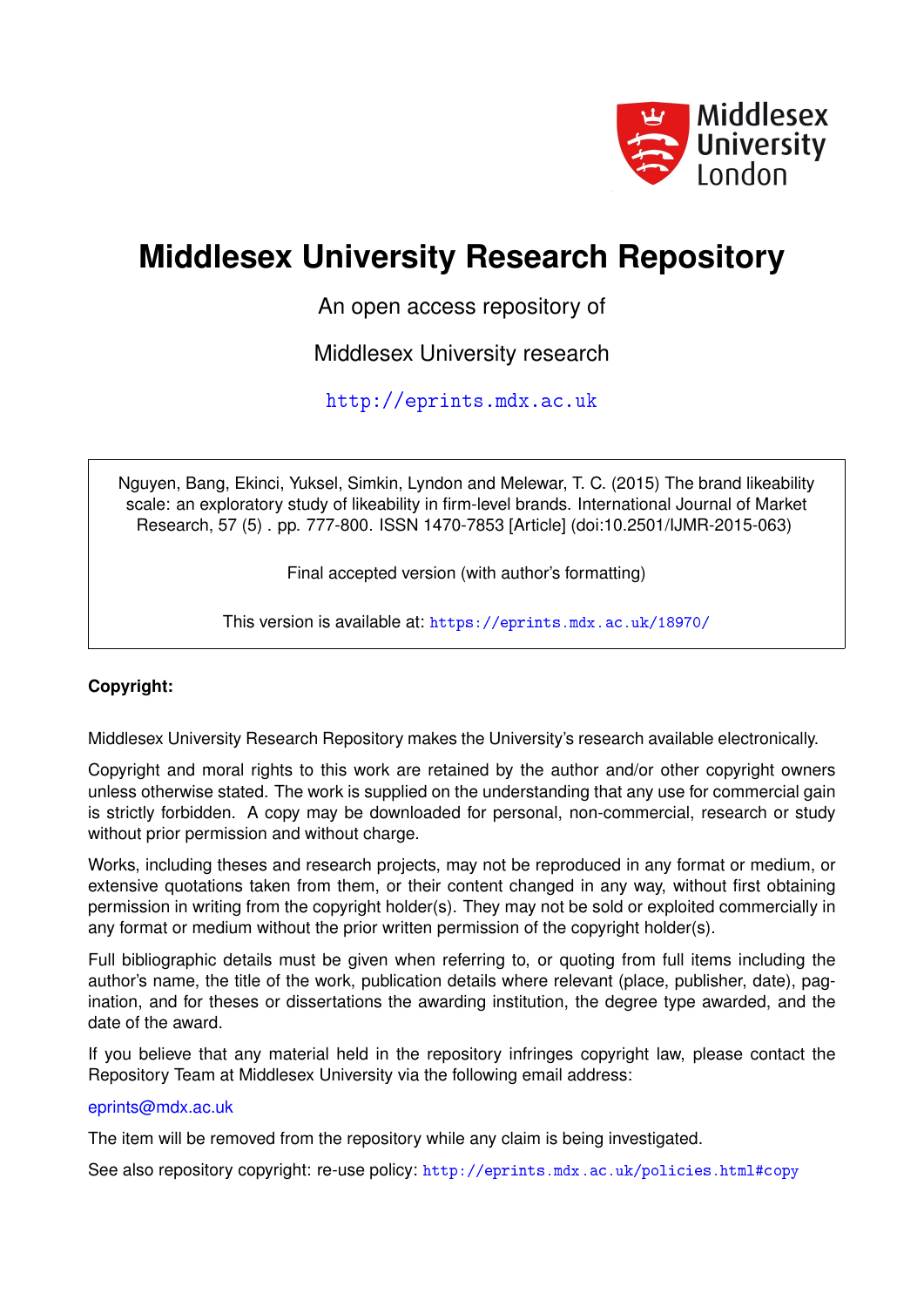## **The Brand Likeability Scale: An Exploratory Study of Likeability in Firm-Level Brands**

#### **Bang Nguyen**

East China University of Science and Technology, Marketing, School of Business, 130 Meilong Road, Shanghai 200237, China

### **T.C. Melewar**

Department of Marketing and Strategy, The Business School, Middlesex University, London, UK

#### **Yuksel Ekinci**

Reading University, Henley Business, Reading, UK

## **Lyndon Simkin**

Reading University, Henley Business, Reading, UK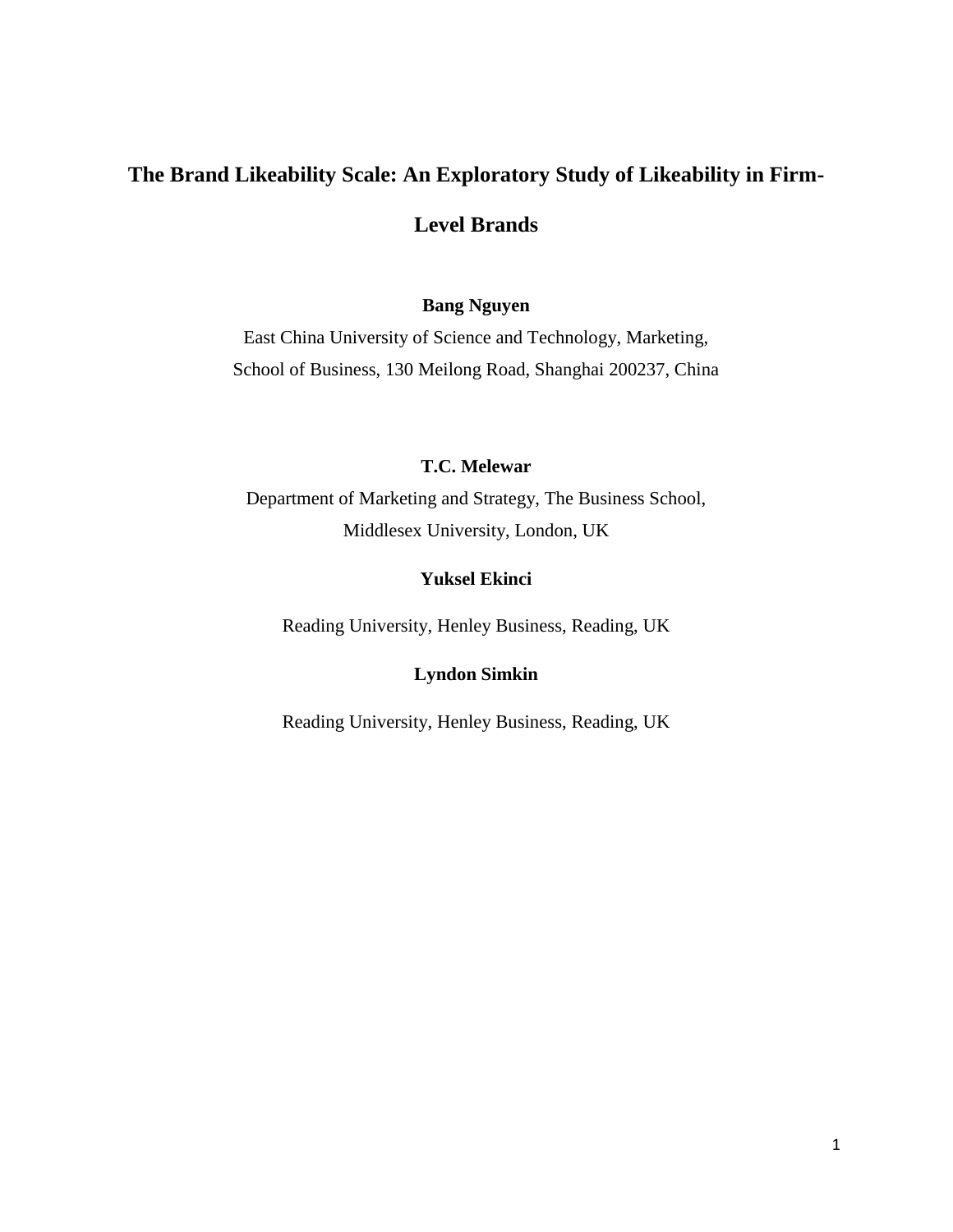# **The Brand Likeability Scale: An Exploratory Study of Likeability in Firm-Level Brands**

## **ABSTRACT**

We develop a new measurement scale to assess consumers' brand likeability in firm-level brands. We present brand likeability as a multi-dimensional construct. In the context of service experience purchases, we find that increased likeability in brands results in (1) greater amount of positive association, (2) increased interaction interest, (3) more personified quality, and (4) increased brand contentment. The four-dimensional multiple-item scale demonstrates good psychometric properties, showing strong evidence of reliability as well as convergent, discriminant, and nomological validity. Our findings reveal that brand likeability is positively associated with satisfaction and positive word-of-mouth. The scale extends existing branding research, providing brand managers with a metric so that likeability can be managed strategically. It addresses the need for firms to act more likeable in an interaction-dominated economy. Focusing on likeability acts as a differentiator and encourages likeable brand personality traits.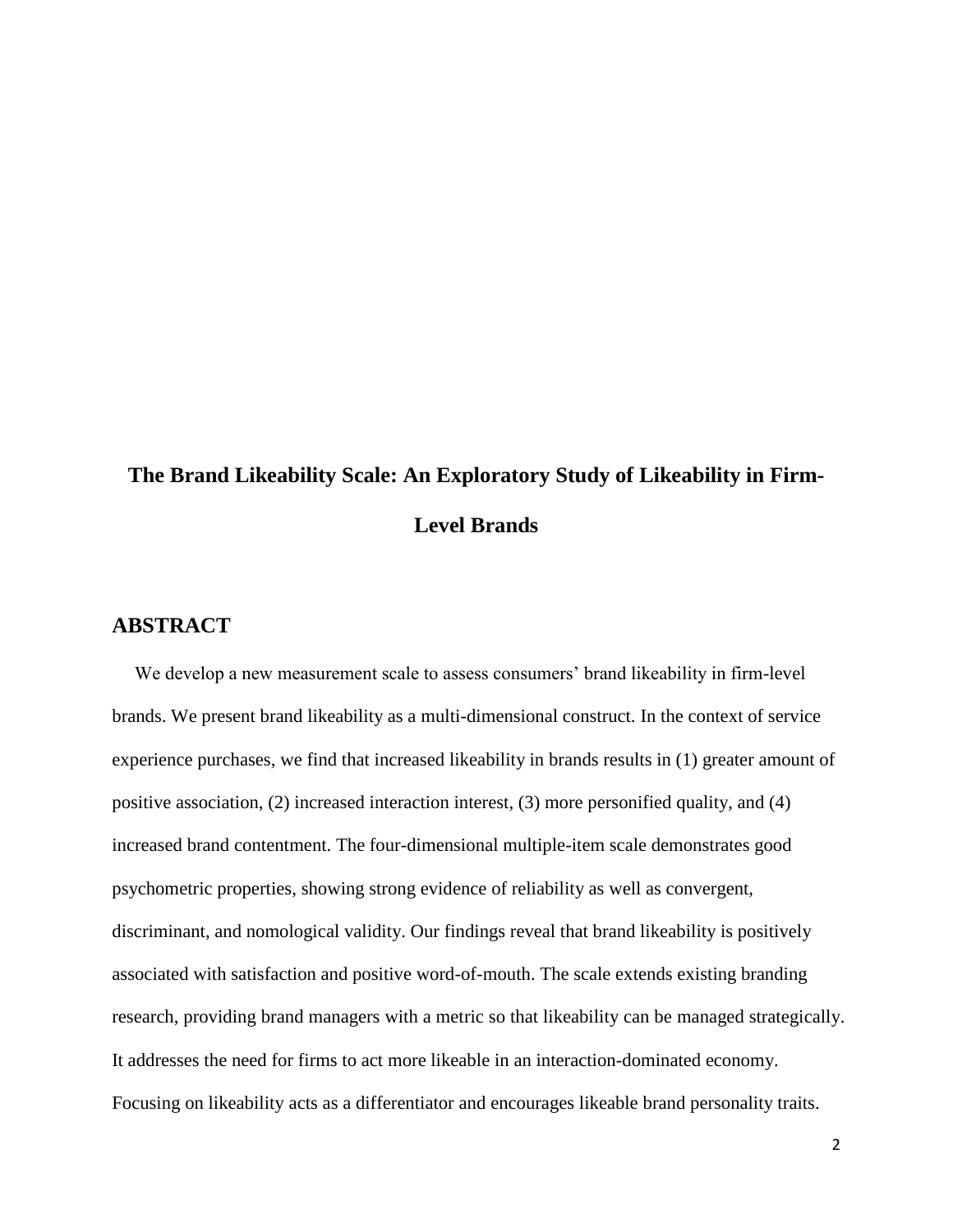We present theoretical implications and future research directions on the holistic brand likeability concept.

Key words - Branding, likeability, brand likeability, conceptual model, scale development.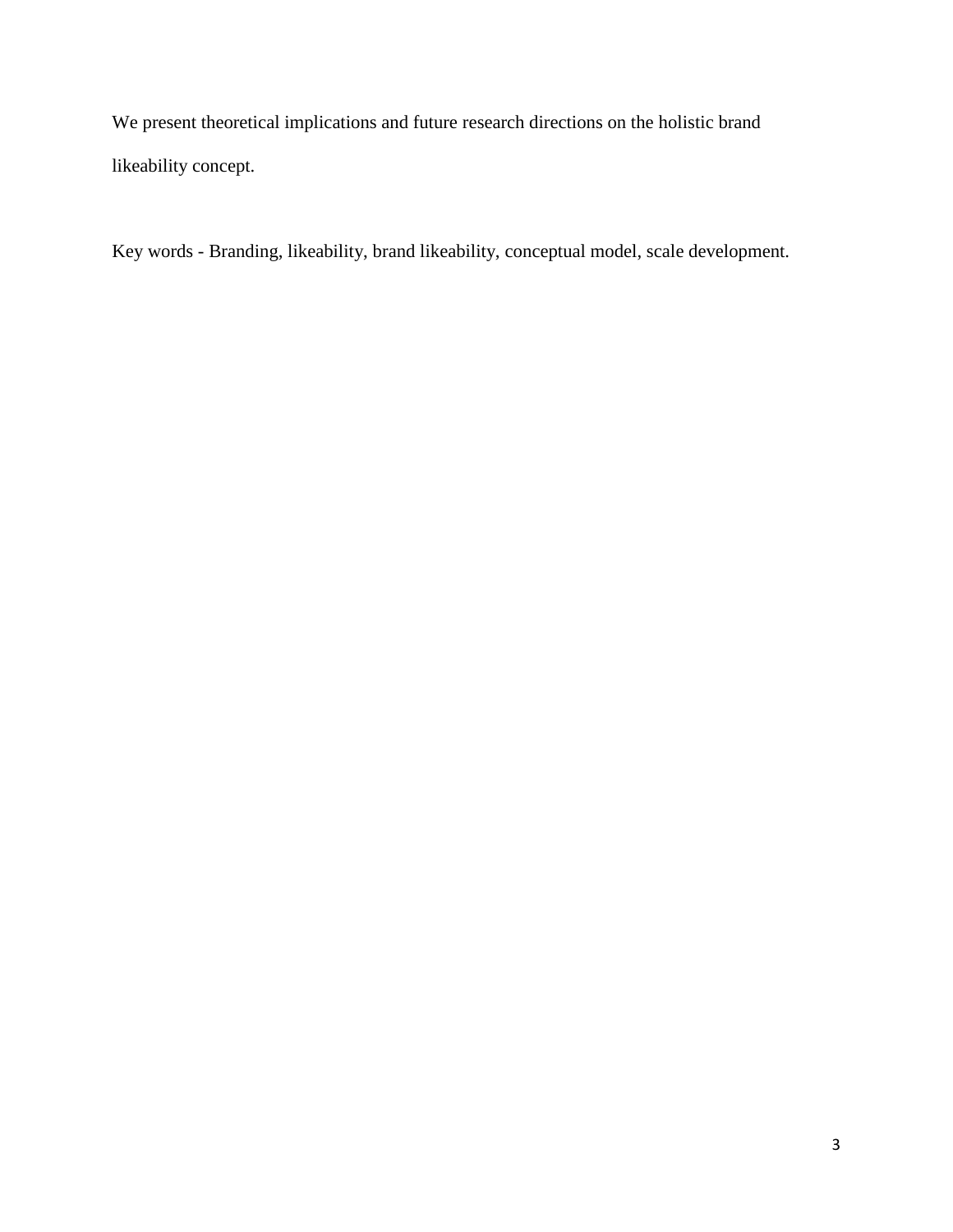## **1. INTRODUCTION**

l

Researchers advocate the importance of creating, managing, and evaluating consumer-brand relationships (e.g. Schmitt 2013; Tuškej, Golob, and Podnar 2013). Scholars stipulate more research to understand the quality of these relationships by investigating topics such as brand perceptions (Brunk 2012) and brand attitudes (Woo and Winterich 2013). In the current study, we conceptualize, develop, refine, and test a new multi-dimensional scale of brand likeability to measure consumers' likeability perceptions of firm-level brands<sup>1</sup>. We posit that likeability is a cognitive process that preludes important outcomes such as brand attachment (Park et al. 2010), brand love (Batra et al. 2012), and brand satisfaction (Fornell, Rust, and Dekimpe 2010), and used to evaluate the quality of consumer-brand relationships (Lam et al. 2013; Park et al. 2010).

Our conceptualization of brand likeability submits an innovative scale that encapsulates a broader domain than existing measures. For example, while satisfaction provides a good measure for customers' overall evaluation of the offerings' performance (e.g. Fornell et al. 2010; Johnson and Fornell 1991), we recognize that satisfaction is a post-experience measure (Ekinci, Dawes, and Massey 2008), which is a condition that is not necessary for likeability to occur (Reinhard and Messner 2009). Researchers posit that likeability concerns all phases, that is, pre-, during, and post-purchase and consumption (Nguyen et al. 2012; Reysen 2005). Developing a likeability scale, thus, has the potential to measure preceding perceptions, giving brand managers an important and early indication of brand approval among their consumers. In the present study, however, we focus exclusively on the *post-purchase condition*. We note that for purposes of our

<sup>&</sup>lt;sup>1</sup> We focus on *firm-level brands*, and define these to include services- and retail firms, from the perspectives of endconsumers, which is not to be confused with retail *product-level* brands.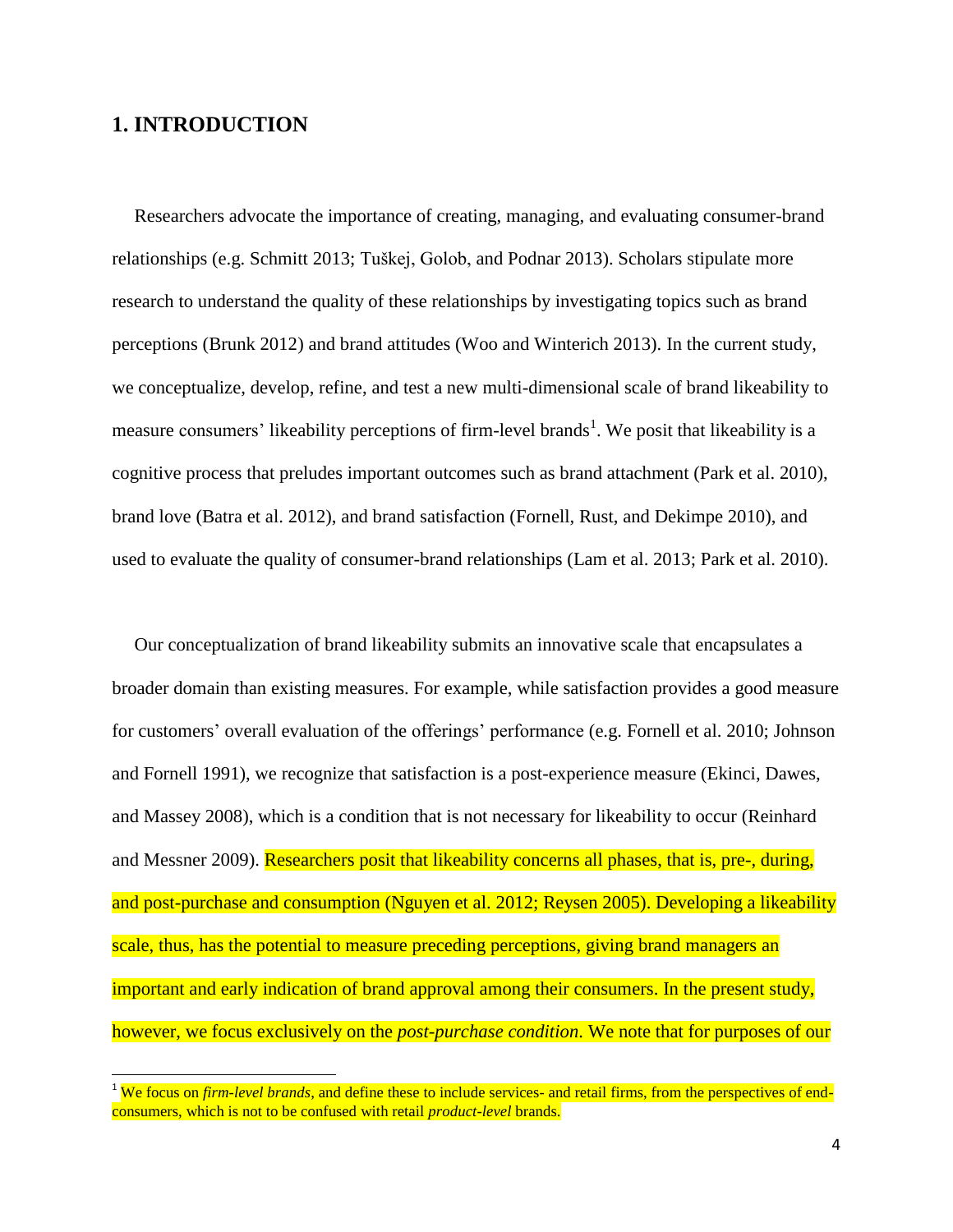exploratory study and due to the nature of scale development (Bearden et al. 2011), we used a sample with actual brand service experiences, thus, we did not focus on a pre-purchase condition, but rather on post-purchase brand likeability.

We posit that, to date, few studies have measured the factors influencing consumers' perceptions of brand likeability in firm-level brands (e.g. Albert et al. 2008; Nguyen et al. 2013a; Reysen 2005). Thus, we respond to this gap with the brand likeability scale, assisting brand managers with the assessment, measurement, and evaluation of likeability, which in turn, may predict the quality of the consumer-brand relationship. Our emerging brand likeability concept thus contributes to the brand personality concept (Aaker 1997; Lee 2013) and enhances more long-term consumer-brand relationships (Schmitt 2013), considered as vital in this interactive market (Santos-Vijande et al. 2013). It is particularly a priority for firms focusing on a positive brand image (Romaniuk 2013) and brand reputation (Akdeniz, Calantone and Voorhees 2013). In the next section, we present our scale in detail. The process of developing a new measure starts with the *scale development process* (Parasuraman et al. 2005). This process must be associated with the conceptual development of construct (Lages et al. 2005). Hence, in our study, we provide: (1) a conceptualization that captures the domains of the construct, (2) a brand likeability measure from the customers' point of view, and (3) a validation of psychometric properties of the brand likeability scale.

## **2. THEORETICAL BACKGROUND**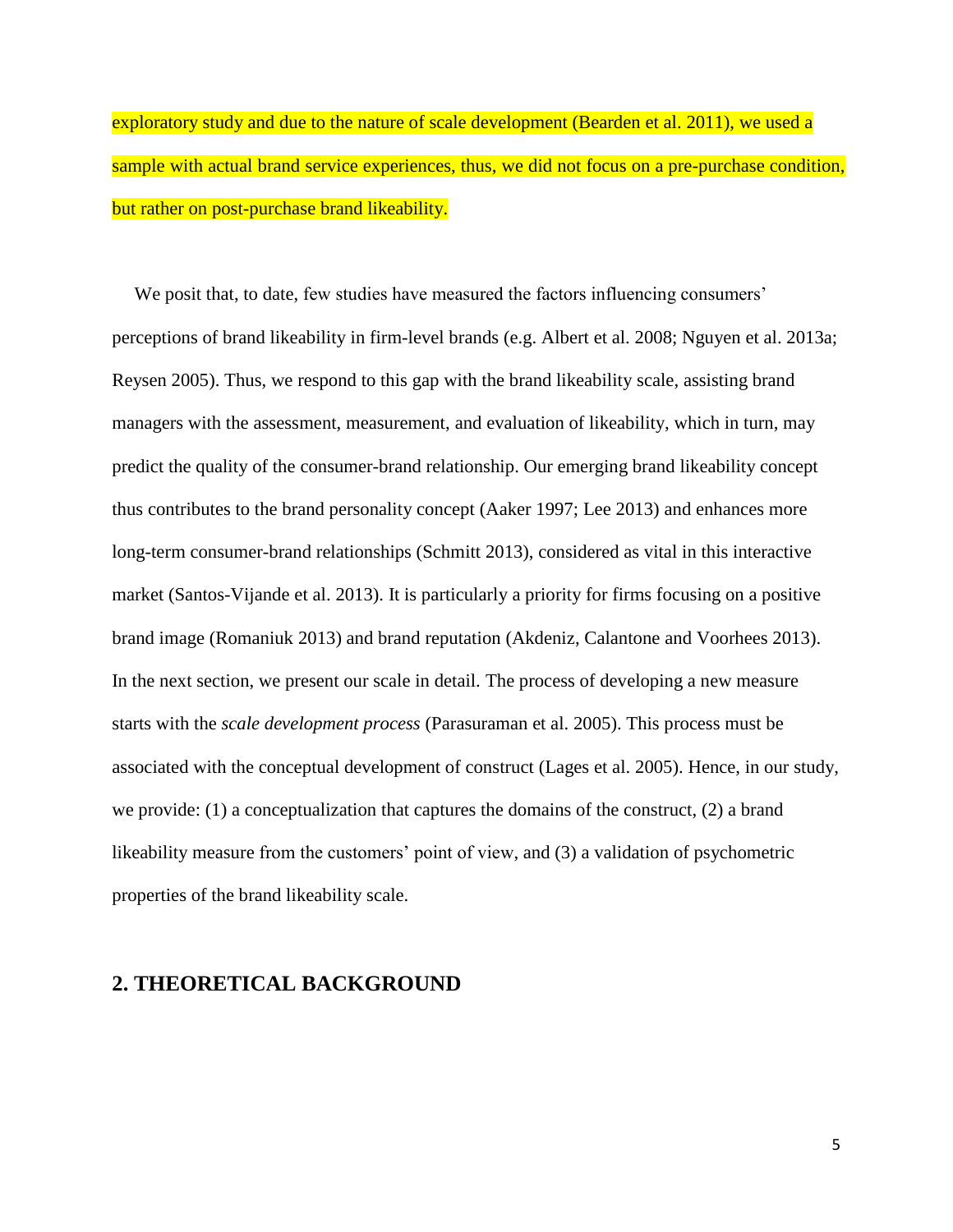The likeability of a brand plays an important role for firms that rely on their brands (Albert et al. 2008). In the psychology literature, likeability has been defined as "a persuasion tactic and a scheme of self-presentation" (e.g. Cialdini 1993; Kenrick, Neuberg, and Cialdini 2002; Reysen 2005). Researchers find that likeability is described by a multidimensional construct with cognitive and affective components (Alwitt 1987). For example, Reysen (2005) constructed a scale to study features of a person's likeability by looking at factors such as friendliness, approachability, attractiveness, levels of knowledge, similarity to oneself, and agreeableness.

In line with past studies, we consider likeability as a construct made of multiple dimensions (Chaiken and Eagly 1983; Nguyen et al. 2013a). We view brand likeability in the context of service experiences and adopt the consumer behavior approach. Thus, from the consumer behavioral perspective, brand likeability is defined as the assessment of appeal a customer has for a brand (Nguyen et al. 2013a). The context, which led developing a multi-dimensional measure, builds on several key points. Scholars put forward that (1) commonly used single item measures lack reliability and validity (e.g. Hair et al. 2006); (2) single item scales do not contribute to understanding likeability as a multidimensional concept (Reysen 2005); (3) in the marketing context, the dominant focus has been on satisfaction or brand reputation, which does not encapsulate the broad dimensionality of likeability perceptions (Nguyen et al. 2013b). The conceptual model of brand likeability used for our study draws from existing studies in likeability and aims to refine these existing conceptualizations. We propose to develop a measure of brand likeability and a corresponding model of likeability that include both psychological and functional brand attributes that influences consumer attitudes and purchase intentions. It will aid researchers and practitioners in understanding and handling likeability differently and efficiently.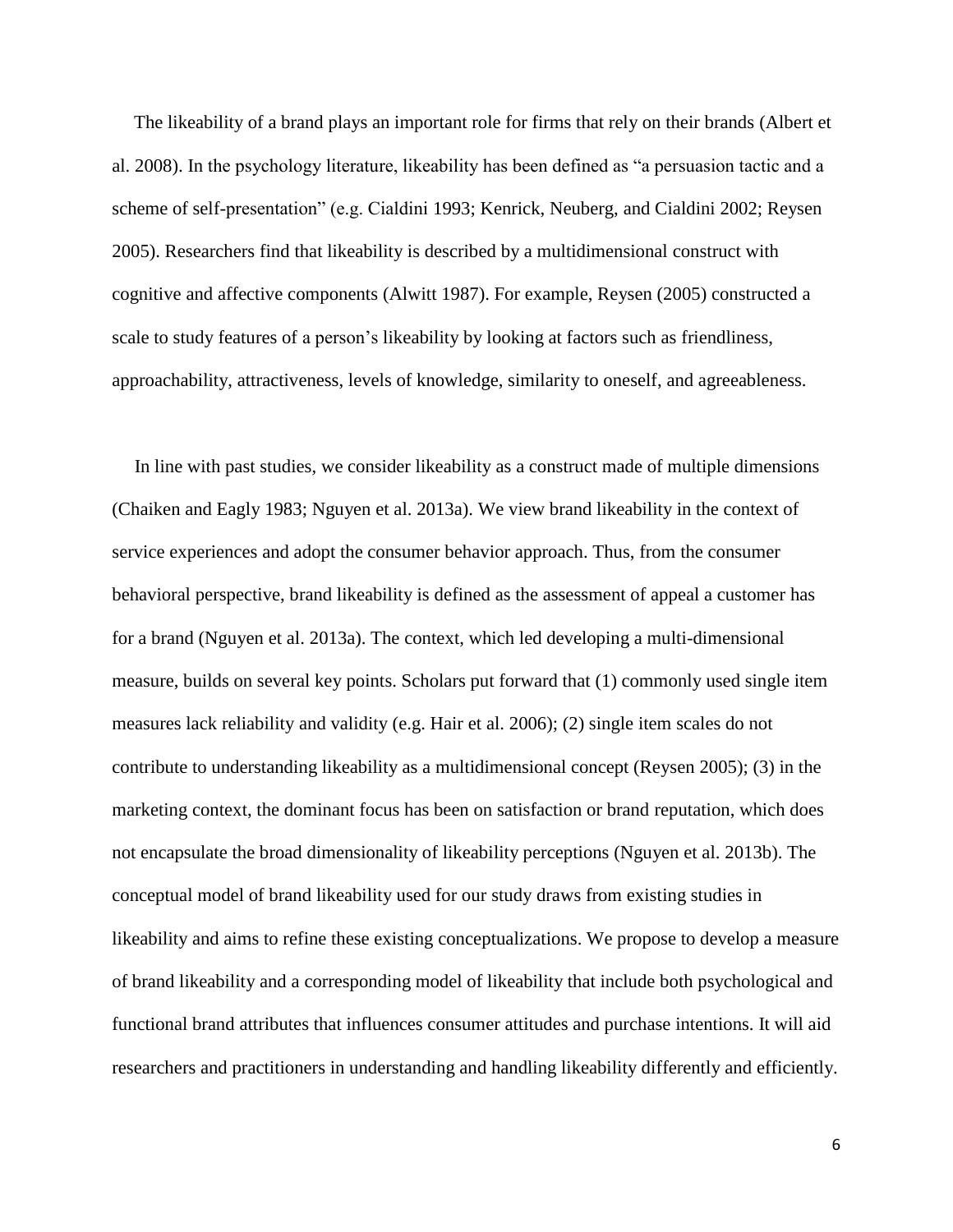As resources invested in consumer-brand relationships and interactive brand personalities are increasing, we suggest that evaluation of likeability is essential. This preludes the objective of assessing impact of likeability on key outcomes such as satisfaction and increased loyalty.

## **3. DEVELOPMENT OF A BRAND LIKEABILITY SCALE**

We build on validated and reliable measurement scales from cognitive psychology (Reysen 2005) and branding (Nguyen et al. 2013a) to propose a multi-dimensional scale to assess brand likeability in a service experience context. We conceptualize brand likeability in Figure 1. Our new brand likeability scale comprises four dimensions: (1) positivity, (2) interaction, (3), personified quality, and (4) brand contentment. We further previous studies by adapting, refining, and testing the four scales in an integrated model and scale (Klaus and Maklan 2012; Parasuraman et al. 2005; Reysen 2005). Our definition of brand likeability corresponds to our conceptualization and the verified brand likeability scale: "Brand likeability is the assessment of positivity, interaction, personification, and contentment in a multi-dimensional framework." We propose likeability as an underlying commonality among the four dimensions and integrate previously isolated measures into a unique multi-dimensional scale. We explain these in detail next.

#### < INSERT FIGURE 1 ABOUT HERE >

#### *3.1 Positivity associations*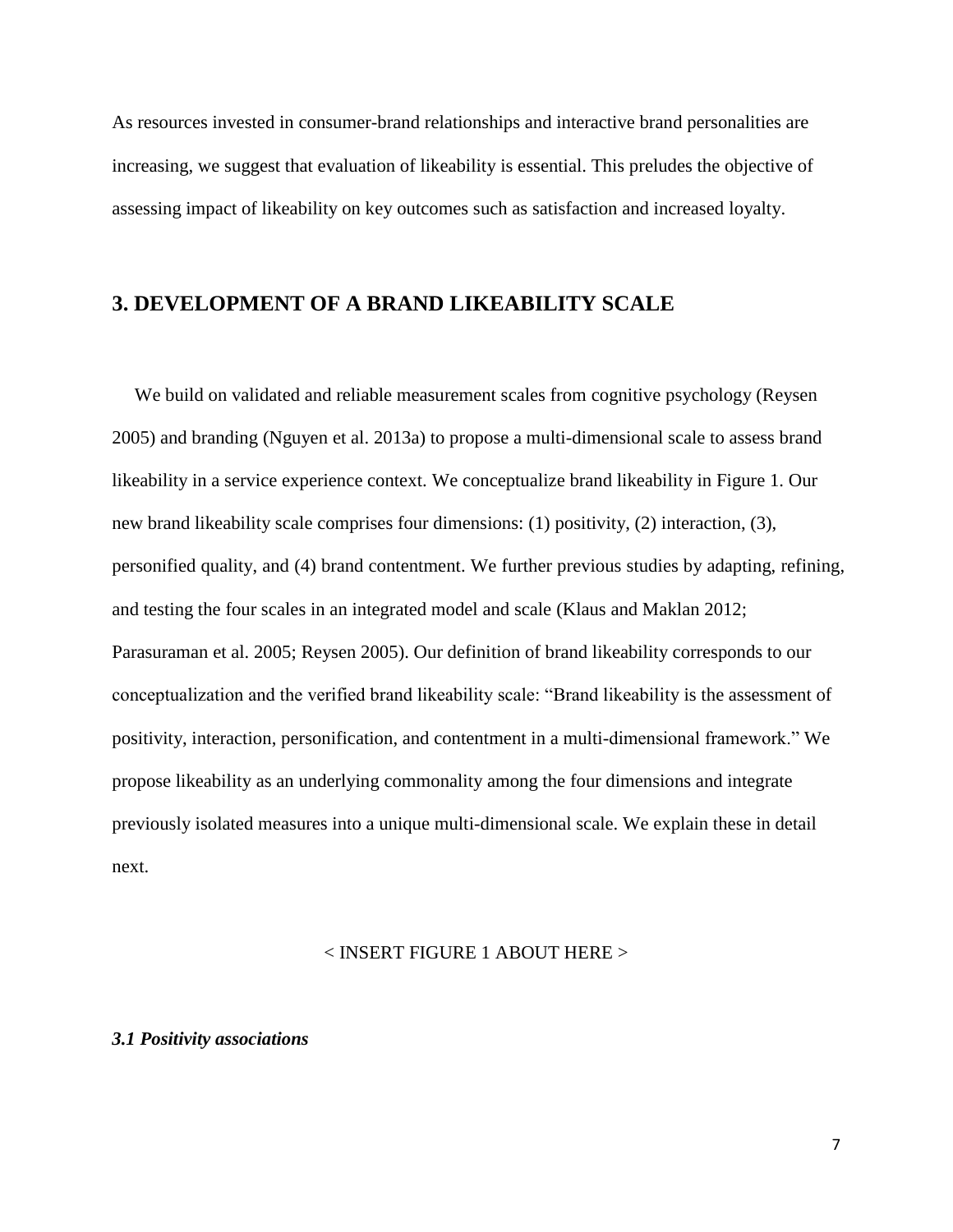We define the positivity-dimension as the extent to which associations directed towards the source are optimistic and positive. Based on the positivity scale (Narvaez, 2006), our definition emphasizes the amount of optimistic attitude a customer has for a brand. In addition, we draw from the positive aspect of attributions theory (Helson 1948), and provide guidance in understanding the inferences that people make when they wonder why an event occurred (Campbell 1999; Folkes 1988; Weiner 1985). Heider (1958) proposed the importance of looking at how individuals interpret events and how it relates to their thinking and behavior. The attributions concept, therefore, suggests that likeability occurs when customers have positive associations/inferences towards the firms' activities. That is, when a positive motive is attributed to a firm, customers may find the firm likeable.

The positivity-construct comprises four items, namely: (1) optimism, (2) positive association, (3) advantageous feeling, and (4) auspiciousness. Positivity is a crucial element of likeability. Consumers with optimistic attitudes (Narvaez 2006); positive associations and inferences towards the brands (Campbell 1999); feelings of being advantageous (Nguyen and Simkin 2012) and; assertions on auspiciousness, that is, brands' continued fulfillment of its promises (Ambler and Styles, 1996) characterize attributes, which provide positive likeability perceptions.

#### *3.2 Interaction interest*

Rather than traditional one-way communication, scholars suggest that communicating with customers is becoming more interactive (e.g. Kaplan and Haenlein 2010; Mamic and Almaraz, 2013). This interactional process is often known as dual creation of value (Boulding et al. 2005)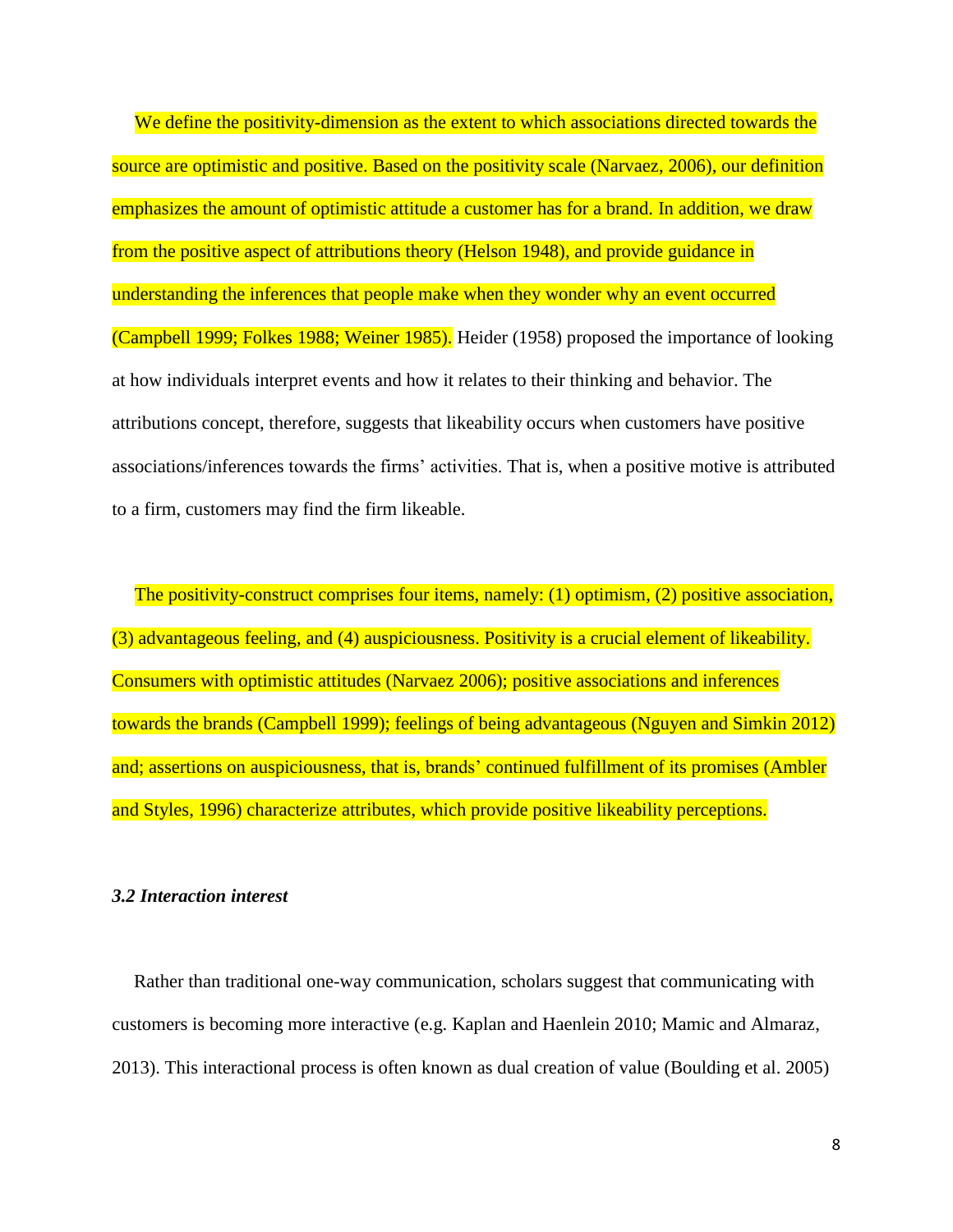or value co-creation (Troye and Supphellen 2012). We define the interaction-dimension as customers' interest to interact and communicate, i.e. share information with the brand. In our scale, we focus on those interactions that arise from interested customers, thereby, the sub-scale 'interaction interest.' We assume here that when customers are interested in building a relationship through interaction (Boulding et al. 2005), they like the brand, which they interact with. We posit, for example, that the use of social media, customization of deals and offers, and personalized messages, make it vital to understand the importance of personalized communication and interaction. Firms communicate with their customers on a one-to-one basis as part of their customer engagement tactics, using tools such as customer relationship management (Boulding et al. 2005) or customer experience management (Klaus and Maklan 2012a). This is especially popular via social media and web-communities such as Twitter, Facebook, or blogs, where firms interact with their customers individually (Kaplan and Haenlein 2010). The benefits include opportunities for a more engaging experience (Peppers, Rogers, and Dorf 1999), better service (Simonson 2005), and more intimate relationships (Dibb and Simkin 2009). These elements directly link with increased loyalty, leading to opportunities for upselling and cross-selling (Frow et al. 2011; Peppers and Rogers 2010).

The interaction interest-construct comprises four items, namely: (1) dependency, (2) attachment, (3) information sharing, and (4) communication quality. It assesses the extent to which there is a permanent interaction between the consumer and brand (Lages et al. 2005). We adapt the interaction conceptualization from Lages et al. (2005) and Menon et al.'s (1999) work on communication quality. Communication is defined as the two-way exchange to achieve shared understanding (Duncan and Moriarty 1998). We extend the construct with dimensions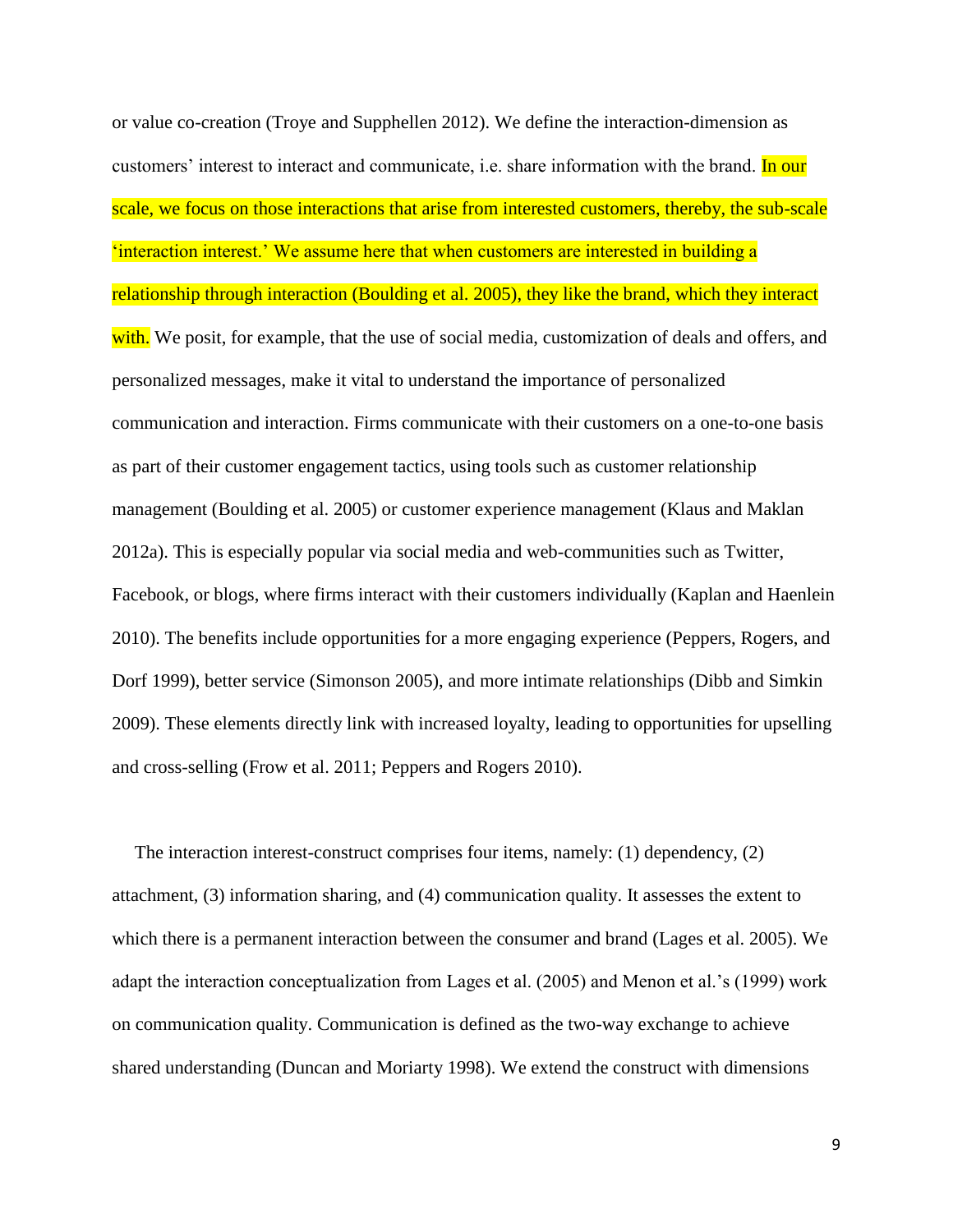related to our study, namely, attachment (Ahuvia 2005) and dependency (Boulding et al. 2005), thus, advocating that both the level of attachment and dependency are attributes influencing interaction levels (e.g. Britton and Rose 2004; Kleine et al. 1995; Park et al. 2010). We consider interaction interest between consumer and brand to be an intrinsic element of likeability. Bleeke and Ernst (1993) suggest that communication is the most important element in successful interfirm exchange and most relationships will crumble without good, frequent communication.

#### *3.3 Personified quality*

Researchers suggest that there is a personification of firm brands (e.g. Lee 2013; Park et al. 2010). As Reysen (2005) suggests, customers positively respond to individual treatment, things that interest them, and contents they like. Thus, we note that personification of firms entails a firm differentiation strategy to engage with customers individually. Scholars define personified quality as a scheme of self-presentation (e.g. Cialdini 1993; Kenrick, Neuberg, and Cialdini 2002), suggesting the conscious influence of consumers' image perception (Reysen 2005). For example, in the context of celebrity endorsements, research suggests that using celebrities is a way for firms to induce likeability, aiming to create positive a personality of a firm's services. Such a front figure captures customers' attention and creates brand loyalty (McCracken 1989). The personified quality construct captures the brand's desire to develop a likeable personality, by targeting customers appropriately and thereby, create consumer-brand relationships that are beyond those of today (Nguyen et al*.* 2013a).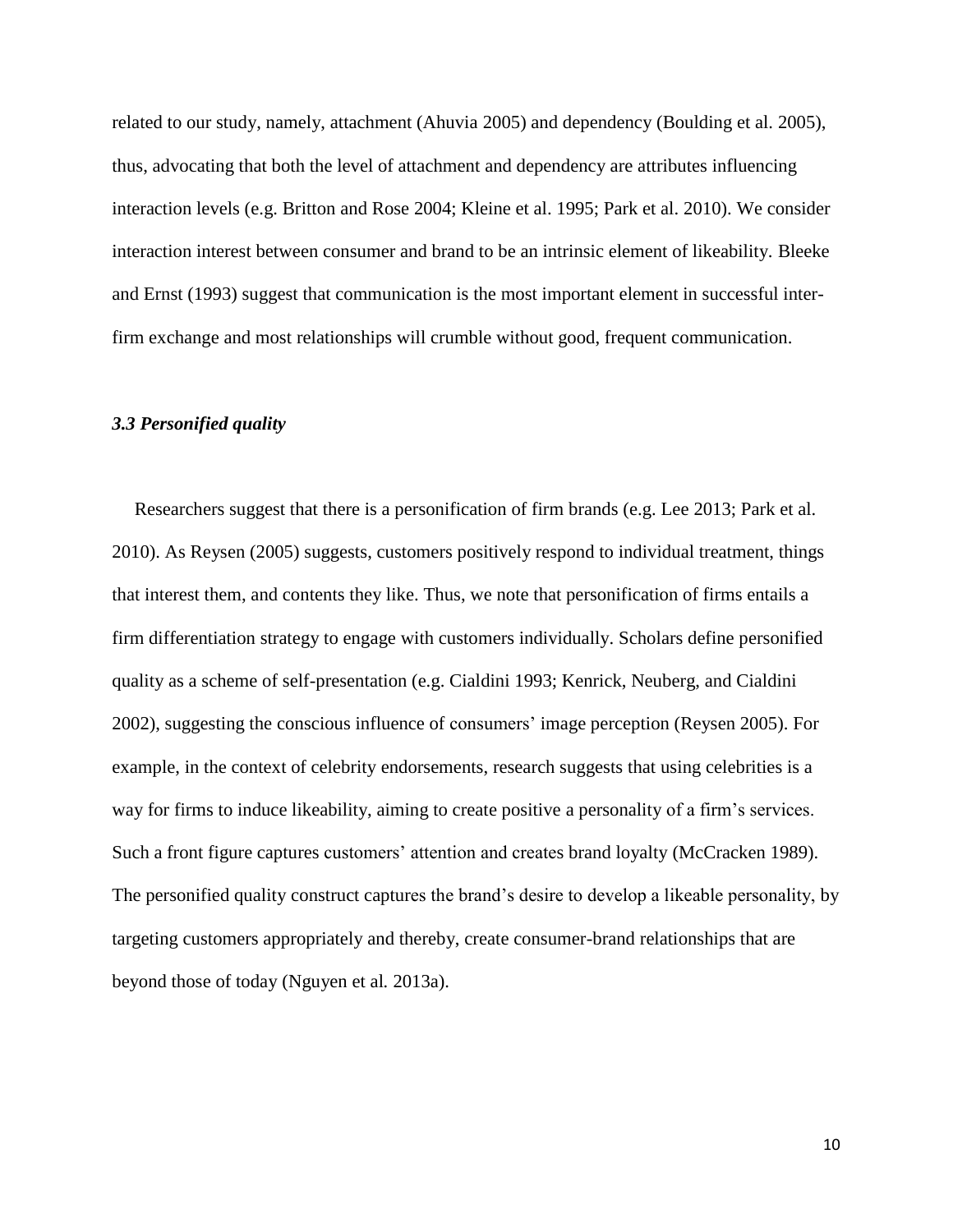The personified quality-construct comprises five items, namely: (1) friendliness, (2) approachable, (3) attractive, and (4) knowledgeable, and (5) integrity. As identified by the source attractiveness model (McGuire 1985), a likeable personality depends on factors such as attractiveness, friendliness, expertise, and credibility (Hovland and Weiss 1951; McCracken 1989; Reysen 2005). While many of the likeability theories often are in the context of people, researchers propose that if these likeability traits from individuals could be applied to a firm and its relationship with customers, the firm could be interpreted as striving to become more likeable (e.g. Park et al. 2010). Therefore, they would have to emphasize on friendliness, approachability, attractiveness, and use compliments and associations in order to attain likeability (Hovland and Weiss 1951; McGuire 1985; Reysen 2005). Furthermore, appropriate levels of knowledge, stirring customers' interests, and generating agreeableness are key traits to being likeable (Chaiken and Eagly 1983).

#### *3.4 Brand contentment*

Researchers posit that consumers have ideas about what they consider as a likeable brand (Rahinel and Redden 2013). These ideas are based on reference points and are continuously developed from a number of sources including social norms, life, previous transactions, competing brands, and perceived value of the brand (Feinberg et al. 2002). For example, by keeping customers happy, a firm may be able to increase prices without being disliked by broadening their 'likeability range' and 'likeable zone' (Nguyen et al. 2013a). This can be done with charitable donations or other activities that builds their goodwill. Over time, these firms may increase their overall brand likeability. Drawing from the Sustainable Happiness Model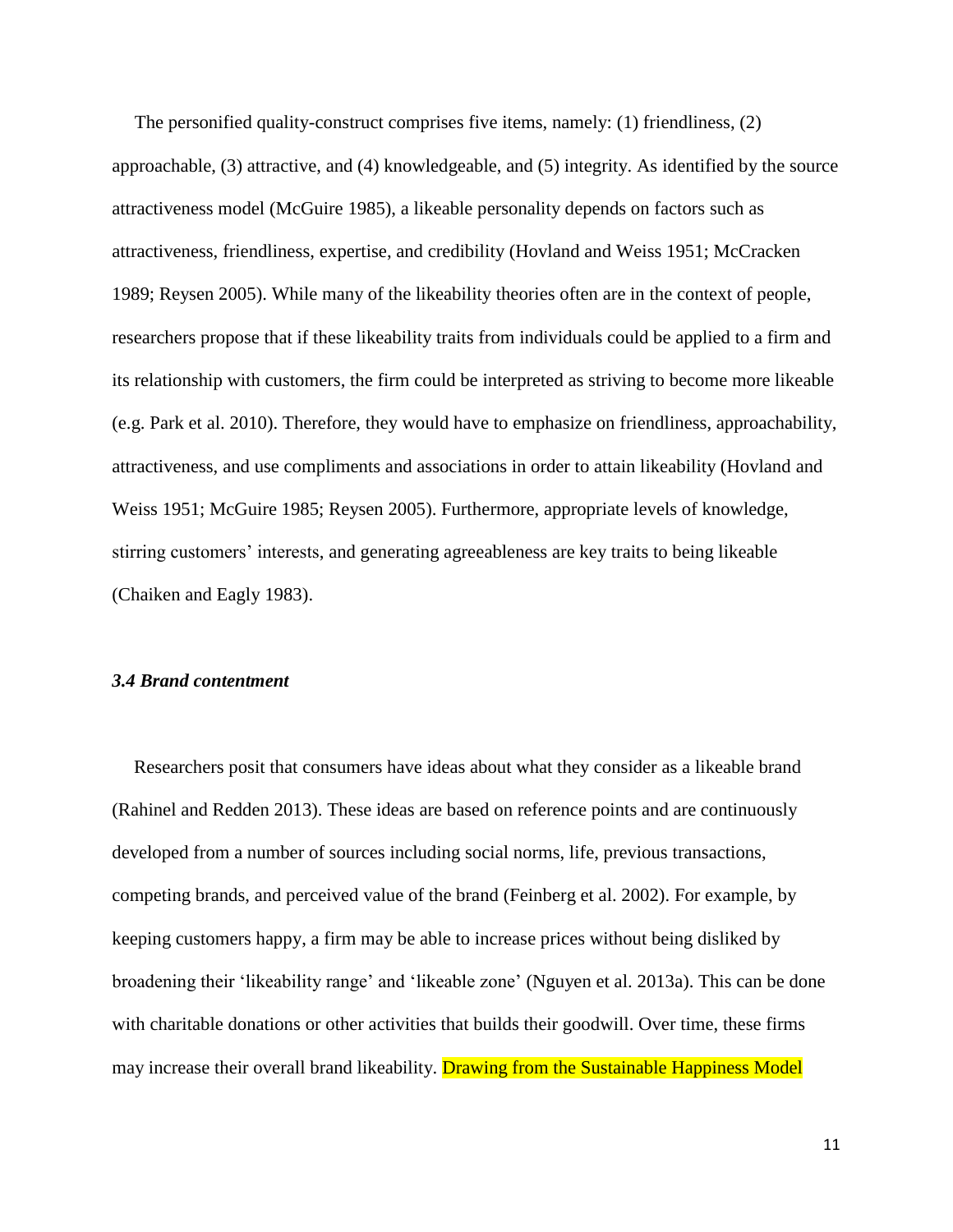(Sheldon et al. 2009), we posit that the brand contentment dimension identifies the likeability range, and may be defined as the cognitive and emotional state of *happiness*, resulting from the evaluation of the brand. Researchers find that under certain conditions emotions are integral parts of brand likeability. Nguyen et al. (2013a) find that likeability occurs in stages, where some are more perceptual whereas others have elements of affect and emotion. Such complexity is underpinned by the level of familiarity, commitment, and appeal that a consumer has for a brand (e.g. Aaker 1997). We support the conceptualization of a more holistic brand likeability concept, which is novel to the branding literatures.

The brand contentment-construct comprises four items, namely: (1) approval, (2) cheerfulness, (3) peace-of-mind, and (4) gratification. We posit that both approval and cheerfulness assess the emotional aspect of likeability. Peace-of-mind with the brand is considered a key attribute to inducing contentment. It is often implicitly assumed that when a consumer has peace-of-mind, it is probable that the customer likes what he or she has purchased and/or experienced (Fornell et al*.* 2010). Finally, when a consumer has feelings of gratification, it is suggested that his or her needs are fulfilled, which in turn, lead to contentment and subsequent, likeability.

#### < INSERT TABLE 1 ABOUT HERE >

## **4. METHOD**

Our study employed the systematic scale development procedures suggested by Churchill (1979), DeVellis (2003), Lages et al. (2005), Netemeyer et al. (2003), and Parasuraman et al.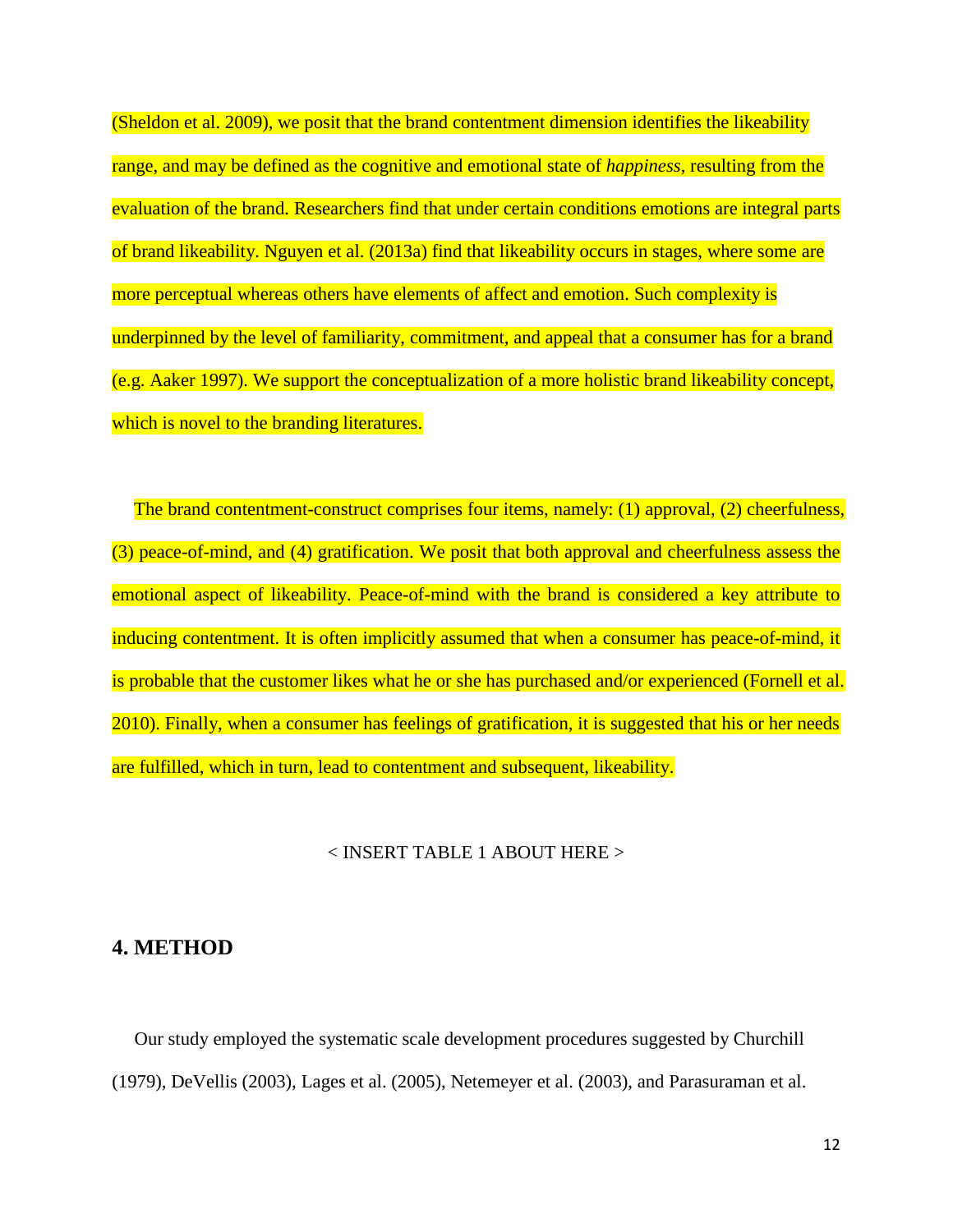(2005). This process of scale development follows conventional guidelines for scale development, consisting of systematic phases: articulate the meaning and domain, scale generation, initial purification, refinement, and validation of the brand likeability scale. The scale resulted from in-depth interviews, literature review of likeability, and survey tests. In order to achieve a reliable and valid measure, scholars propose that the constructs of interest must have theoretical and observable meanings that satisfy psychometric analysis for unidimensionality, reliability, convergent validity, and discriminant validity (Churchill 1979; DeVellis 2003; Netemeyer et al. 2003; Nunnally 1978; Steenkamp and Trijp 1991).

To represent the wide range of possible criteria and ways to assess likeability from the literature, we propose a theoretical framework that is based on the means-end-chain approach to understand consumers' cognitive structures (Parasuraman et al. 2005). This approach suggests that consumers retain information in memory at multiple levels of abstraction (Olson and Reynolds 1983; Young and Feigen 1975), and follows the established approach to explore and validate quality measures (Klaus and Maklan 2012b). Using the means-end framework allows a theoretical foundation for the exploration of brand likeability attributes and dimensions. The proposed means-end-chain approach is illustrated in Figure 2.

#### < INSERT FIGURE 2 ABOUT HERE >

As illustrated in Figure 2, we suggest that brand likeability's antecedents are specific concrete cues, such as price, promotion, service, and experience that trigger perceptual attributes of brand likeability. These perceptual attributes, in turn, are the evaluation of brand likeability and join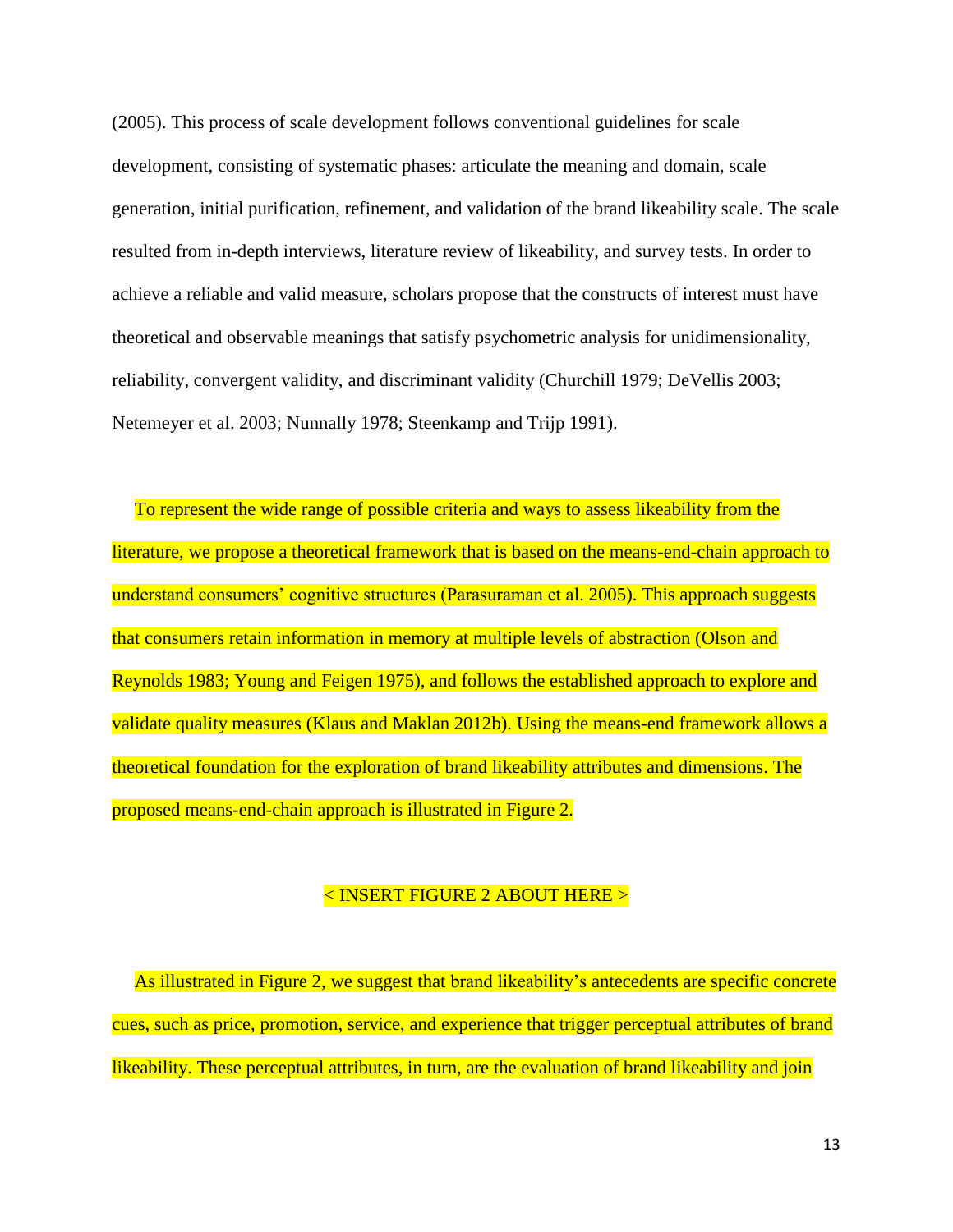together into evaluations along more abstract dimensions (Parasuraman et al. 2005). In combination, these attribute- and dimension-level evaluations lead to a higher-order abstraction (Zeithaml et al. 2002). This more global and higher level of abstraction is the overall assessment of brand likeability, which influences behavioral intentions and actual behavior (Parasuraman et al. 2005). Scholars suggest that the specification of perceptual-level attributes as the domain of scale items is appropriate for several reasons: (1) compared to concrete cues, perceptual attributes are more enduring evaluative aspects (Scholderer and Grunert 2004); (2) since concrete cues are generally of technical nature, customers may not be aware of them or have the knowledge to assess how good they are. Perceptual attributes are more experiential and thus, more readily assessable by all customers (Aurifeille and Valette-Florence 1995). Researchers note that perceptual attributes are more 'scalable' than concrete cues, suggesting that they can be rate along a continuum, whereas concrete cues in contrast, are either present or absent (Parasuraman et al. 2005); (3) perceptual attributes ratings are more specific than dimensionlevel assessments, thus capable of offering better insight of brand likeability areas that affect the outcomes most (Cohen and Warlop 2001); (4) as implied in theoretical framework, the links between the brand likeability evaluative process (perceptual/dimensional level) and its consequences (higher-order abstractions) constitute the nomological net (Cronbach and Meehl 1955) for verifying the construct validity of the scale that consists of perceptual-attribute level items (Parasuraman et al. 2005) using empirical evidence. Thus, using the means-end-chain approach as the theoretical framework, we form a solid underpinning to link attributes of brand likeability and its consequences (Grunert, Beckmann, and Sørensen 2001).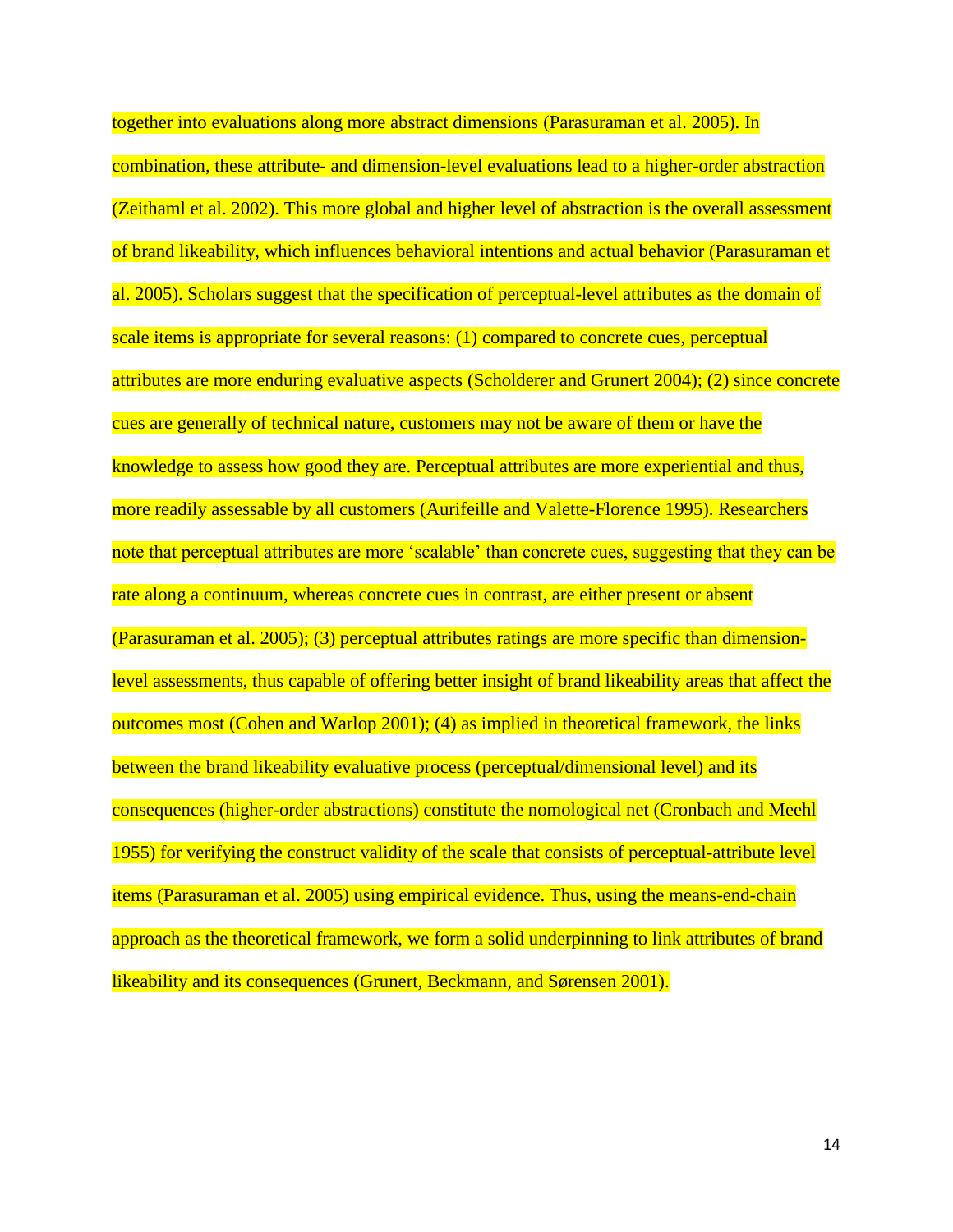A critical initial step in the scale development of brand likeability scale is the correct specification of the domain from which items are drawn from in constructing the scale (Churchill 1979). Based on the review, we specify the domain construct to include four brand likeability categories. Specifically, we refer to brand likeability as "the extent to which a brand has appeal over four dimensions labeled positivity associations, interaction interest, personified quality, and brand contentment."

In the initial stage of our research, we explore the perceptual attributes of brand likeability. This is to ensure that the scale measures cover the entire meanings of the construct for the study. We conduct 40 in-depth interviews using the soft-laddering technique (Grunert and Grunert 1995), which is a technique where the interviewer strives to assess internal attitudes, cognitive structures, feelings, and underlying purchasing motivations (e.g. Reynolds et al. 1995; Klaus and Maklan 2012a). Based on the qualitative study, we designed a set of items to measure each of the dimensions. We modified some original items and consequently, the names of the four dimensions for purposes of clarity.

In conducting this step, the views and opinions from the respondents offered great insights into the phenomenon of brand likeability. This helped in generating and revising the appropriate measurement scale items. Based on the in-depth interviews, we refine the brand likeability items and adjust several measures to the present context. To assess for content and face validity of the generated items, we asked a panel of marketing experts and academics to comment on the readability of the items. Content validity refers to the degree a measure's items represent a proper sample of the theoretical content domain of a construct. Face validity refers to the extent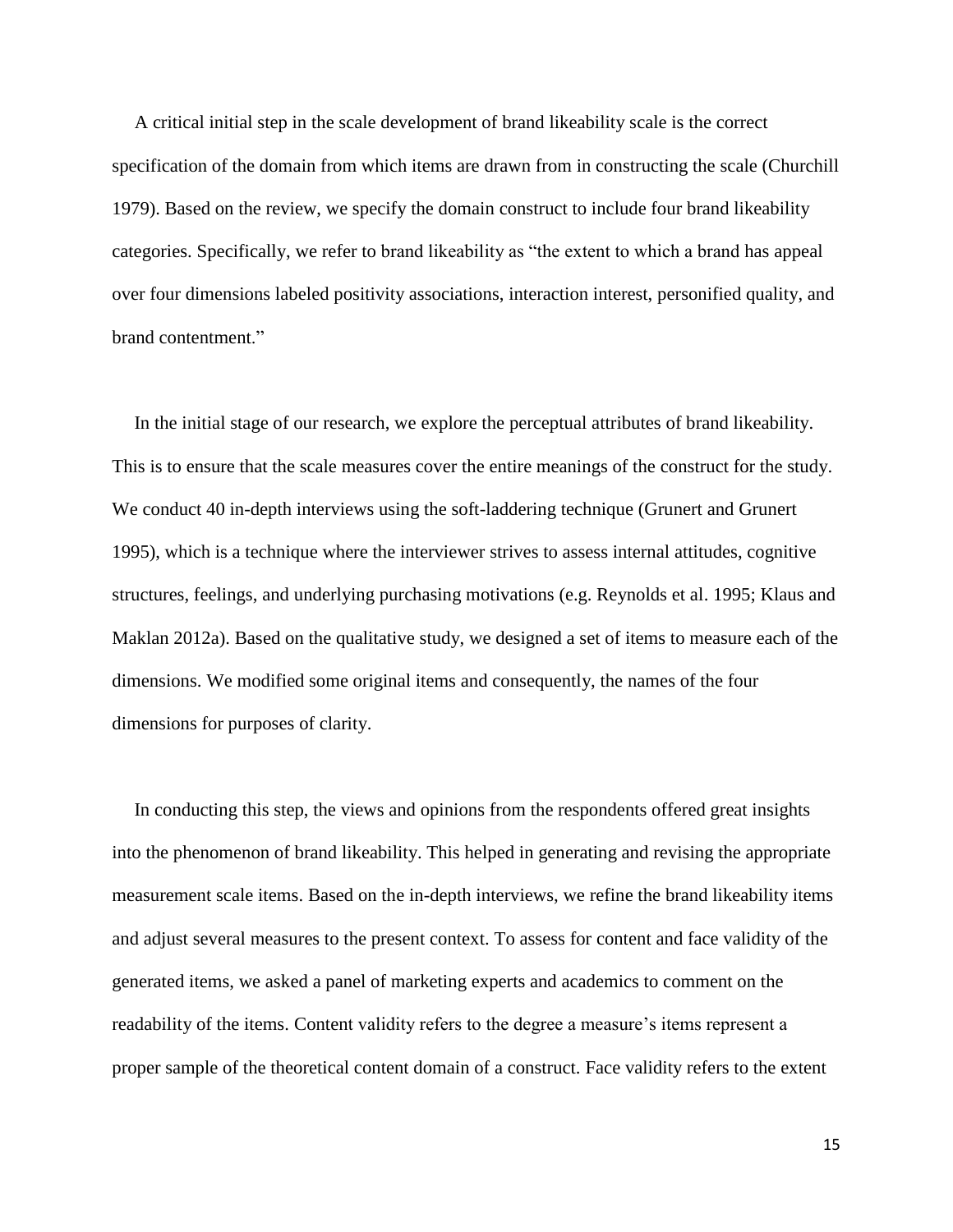to which a measure reflects what is it intended to measure (Nunnally and Berstein 1994; Hair et al. 2006). The panel of experts was also asked about the similarity of the items. Importance was given to aspects such as the breadth of theoretical content covered by the item, consistency of contents, and clarity of meaning, and comprehensiveness (Lages et al. 2005; Matsuno et al. 2000). This procedure generated 17 final items. Appendix A shows the full item measures. Table 1 presents the listing and their scale reliability scores. The average internal reliability is .84.

#### *4.1 Data collection procedure*

In the next stage of the scale-development process, we administered our questionnaire. We use respondents who are frequent users of a range of service experience vendors such as auto repair, supermarkets, and service providers, as these represent a 'credence' and 'experience' service (Iacobucci 1992). It was important that the vendors varied in perceived quality and product variety (apparel, books, CDs, computer hardware, drugs, electronics, flowers, groceries, and toys)(Parasuraman et al. 2005). We identified the respondents as appropriate, as they are "a sample who could offer some ideas and insights into the phenomenon of study" (Churchill 1979). We contacted and screened the respondents to determine if they had sufficient shopping experience with the mentioned services. This was specified as having used a retail vendor at least 6 times during the past 3 months and made at least 3 purchases within that period. We note that the 3 purchases do not necessarily entail the same retailer or the same services or products. Rather, we sought to ensure that our sample had appropriate exposure to the retail services setting. In addition, as we focused on the post-purchase condition of brand likeability, their frequent use, aided in our conceptualization, and subsequent, scale validation. Respondents were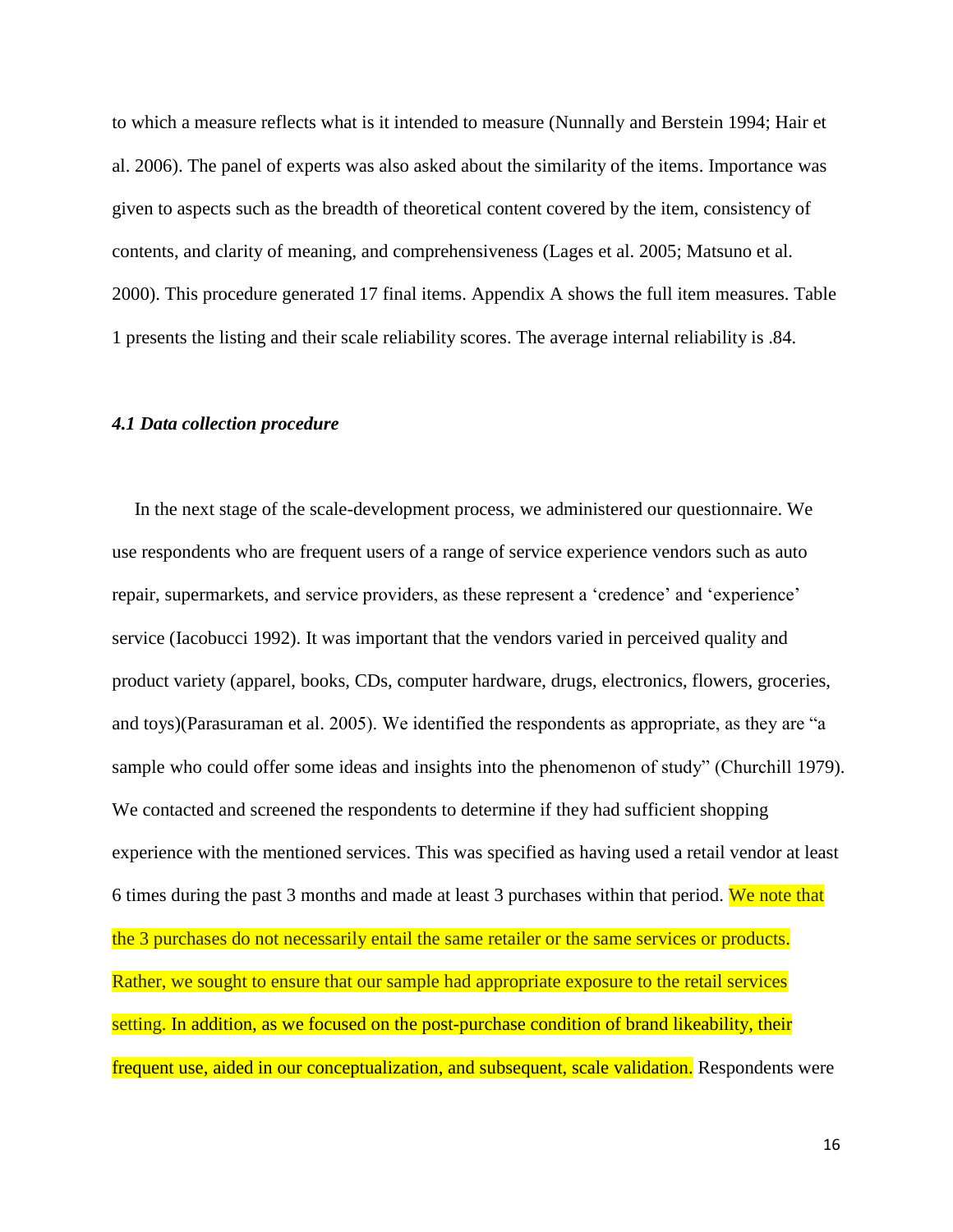directed to a website containing the self-administered questionnaire and instructions given. To encourage participation, the respondents had the option to enter their details to participate in a prize draw with a £50 cash prize. This process generated 458 completed questionnaires, which were subsequently analyzed using SPSS 16 and AMOS. Appendix B presents the profile of the sample in detail.

## **5. DATA ANALYSIS**

Gerbing and Anderson (1988) advocate the use of confirmatory factor analysis (CFA) to assess reliability and validity. Their work builds on Churchill's (1979) approach to scale development. For our study, we use confirmatory factor analysis to validate the measurement scale items and to examine scale properties such as unidimensionality, reliability, and construct validity (convergent and discriminant validity). Using maximum likelihood estimation procedures, tests are performed using LISREL (Joreskog and Sorbom 1996) and AMOS (Hair et al. 2006).

#### *5.1 Confirmatory factor analysis*

We restrict each item to load on a pre-specified factor (with the four first-order factors allowed to correlate freely) as advocated by Lages et al. (2005). We assess the fit of the measurement and structural models using multiple indices, as advocated by Hoyle and Panter (1995), Klaus and Maklan (2012a), and Lages et al. (2005). These include type 2 incremental fit index (IFI), type 3 comparative fit index (CFI), the root mean square error of approximation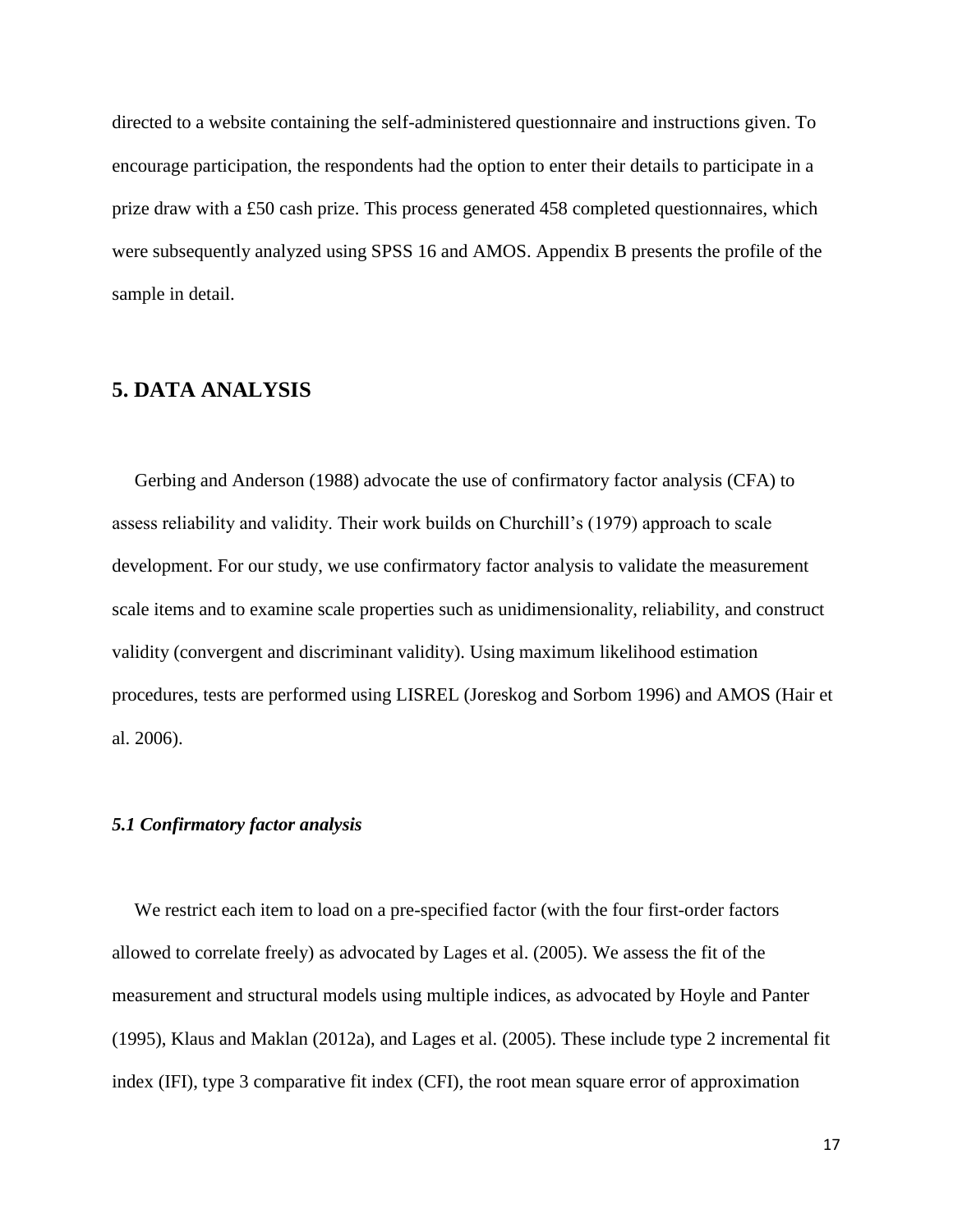(RMSEA), and the Tucker-Lewis Index (TLI). Table 2 shows the fit statistics, indicating that the brand likeability scale is robust. The recommended thresholds are met for all measurement models: The chi-square is statistically significant ( $\gamma$ 2 = 145.95,  $d$ / = 66, *p* = .05). IFI, CFI, and TLI are >0.90; RMSEA of 0.05 demonstrating excellent model fit (Hair et al. 2006).

#### < INSERT TABLE 2 ABOUT HERE >

#### < INSERT FIGURE 3 ABOUT HERE >

Table 2 and Table 3 show the psychometric properties using CFA. All items load on their respective factors, indicating high construct reliability. Specifically, all 4 dimensions have Cronbach alpha ( $\alpha$ ) values >60, composite reliability ( $\rho_c$ ) values >60, and average variance extracted ( $\rho_{ave}$ ) values >50. Additionally, the results from the convergent reliability tests of the scale measures (Table 3) show that all 4 dimensions have factor loadings >0.70, all t-values are well above >1.96 and overall, show that the RMSEA and CFI are satisfactory, indicating an acceptable model fit (Fornell and Larcker 1981). The results from the discriminant validity tests (chi-square tests) also show that the dimensions are acceptable (Anderson and Gerbing 1988).

Unidimensionality is evidenced as each of them only load on one corresponding dimension (average loading size was .75). We subject the purified scales to validity tests including convergent validity and discriminant validity. For the convergent validity test, we examine the coefficients and their statistical significance. All coefficients are found to be above the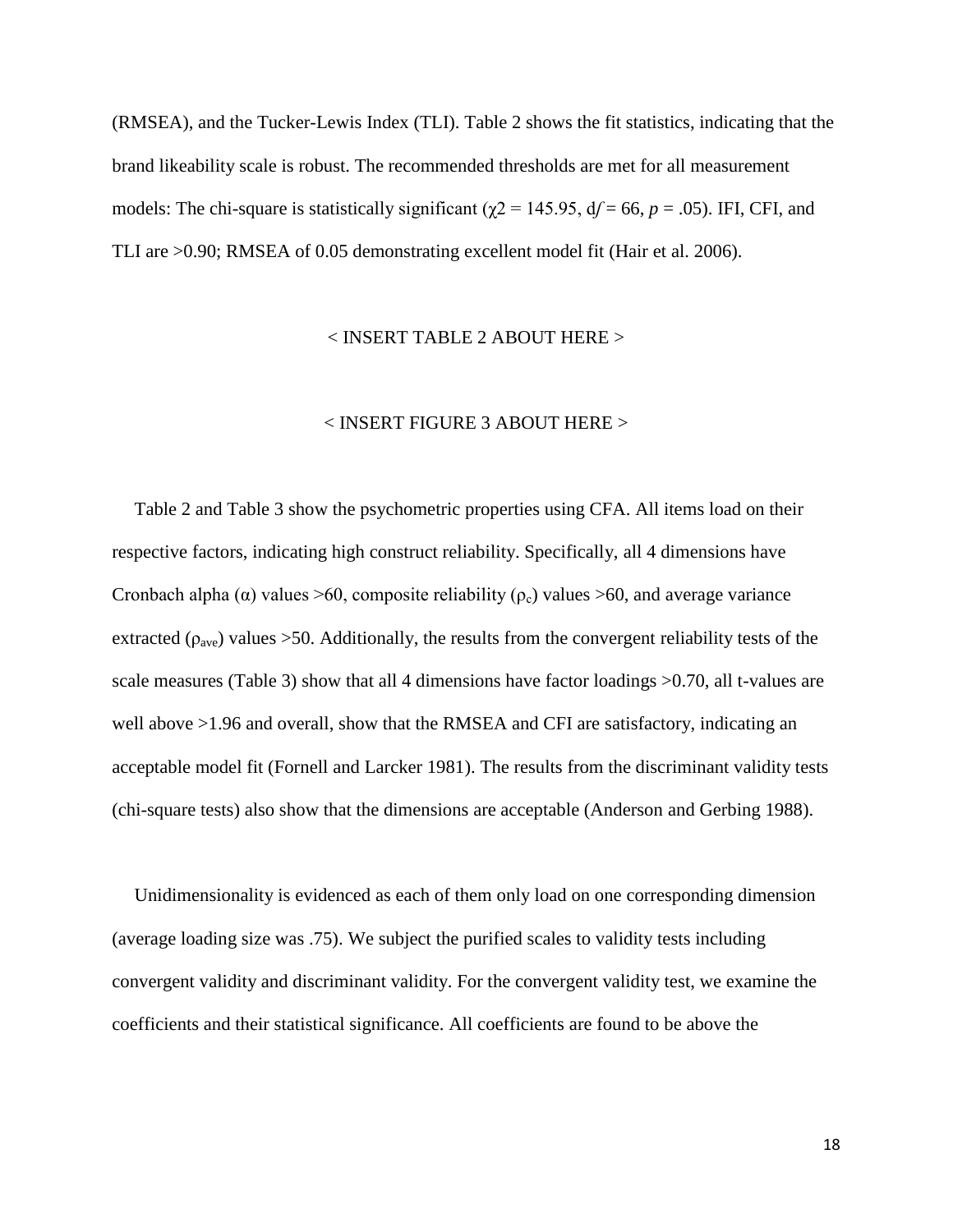recommended values and statistically significant (Bagozzi 1980). We also show that Fornell and Larcker's (1981) index of Average Variance Extracted (AVEs) was > .50 for all four constructs.

We reveal evidence of discriminant validity based on two results: (1) all construct intercorrelations are significantly different from 1, and (2) shared variance among any two constructs is less than the average variance explained in the items by the construct (Fornell and Larcker 1981; Lages et al. 2005; MacKenzie et al. 1999). We tested discriminant validity by carrying out a chi-square difference test (Klaus and Maklan 2012a). We compared chi-square values for every pair of estimated constructs, i.e. the values obtained from an unconstrained and a constrained model in which the correlation between the constructs was set to be zero (Peng 2006). Discriminant validity is revealed by non-significant correlations among the four first-order constructs and the new construct (Lages et al. 2005). We conclude that all constructs were found to have adequate discriminant validity (p-values <0.01).

#### *5.2 Nomological validity*

Once we established psychometric properties, we assess nomological validity by testing our measures with other theoretically related constructs (Churchill 1995). The purpose of nomological validity is to ensure that the brand likeability measure works and correlates in the theoretically predicted way with measures of different, but related constructs (Hair et al. 2006). We model brand likeability as a formative construct with the dimensions driving brand likeability perceptions reflectively (Jarvis et al. 2003; Parasuraman et al. 2005). Inspired by previous scale development studies (Klaus and Maklan 2012a), we utilized satisfaction and positive word-of-mouth for testing nomological validity. We thus expect a positive relationship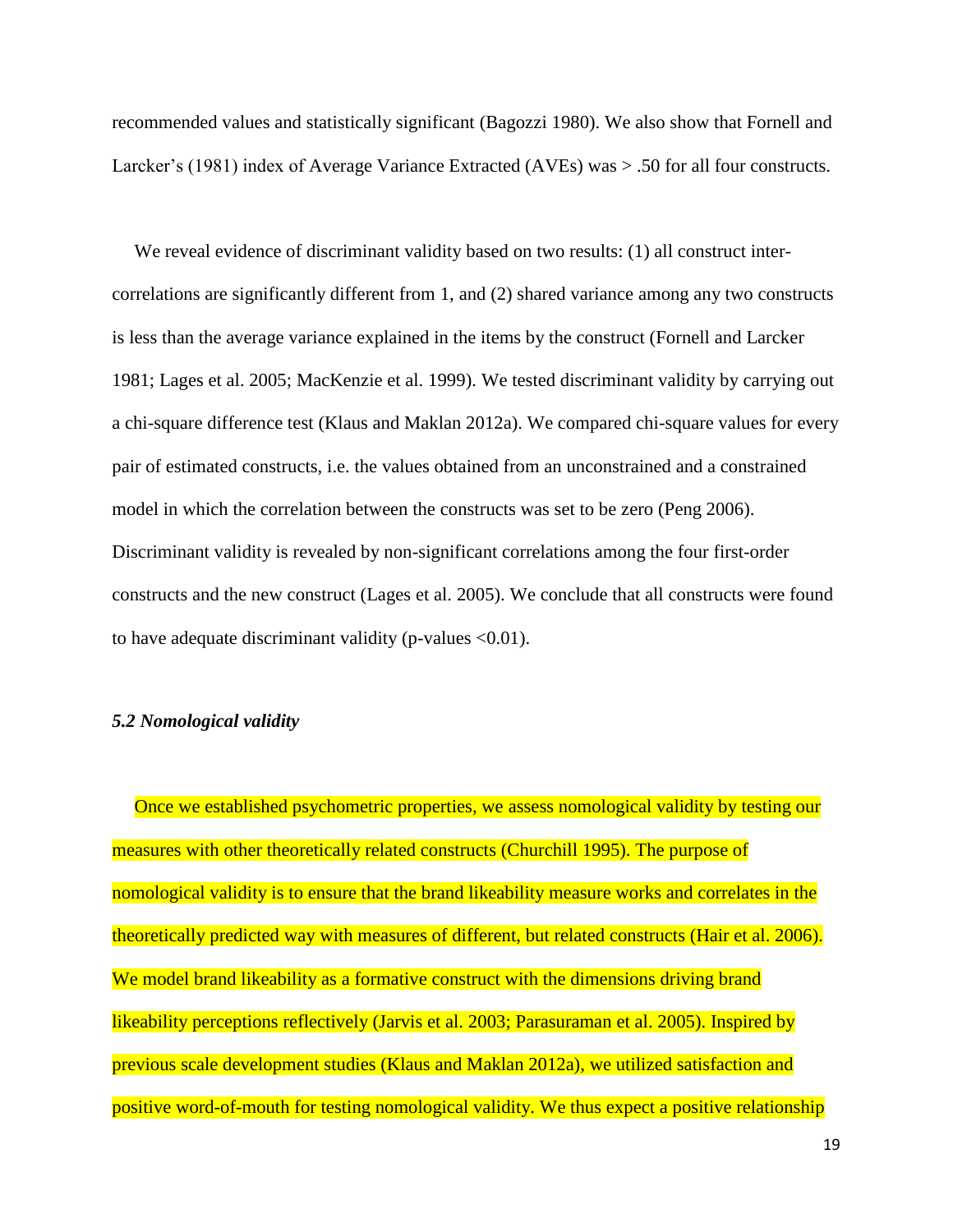between brand likeability and satisfaction (Argyriou and Melewar 2011) and positive word of mouth (Nguyen et al. 2013a). The rationale for choosing these two constructs is mainly due to their popular use in the marketing literatures (Fornell et al. 2010), but also, given their theoretical relationship with brand likeability (Nguyen et al. 2013b). As shown in Table, 4, we demonstrate nomological validity as the brand likeability measures' scores were positively and significantly correlated with satisfaction and positive word of mouth.

Overall, the CFA analysis and model fit statistics exhibit good fits (Table 2). All of the dimensions are shown to be reliable and valid as there are no offending estimates and all parameters are acceptable (Table 3). Thus, the CFA results specify scale items as reflective indicators of latent constructs, allowing them to inter-correlate. Table 4 shows the correlation coefficients between the four brand likeability dimensions and satisfaction and positive word-ofmouth. Given that all the coefficients are positive and significant at  $P<.05$ , we conclude that brand likeability has a positive impact on satisfaction and positive word of mouth. Hence, the nomological validity of the four measures is supported (Cadogan et al. 1999; Lages et al. 2005).

#### < INSERT FIGURE 4 ABOUT HERE >

### **6. DISCUSSION**

We find that customers evaluate brand likeability at varying levels, namely, overall level, dimensional level, and attribute level. Perceptions on each level drive the next level (Klaus and Maklan 2012b). This finding improves our understanding of how customers evaluate services'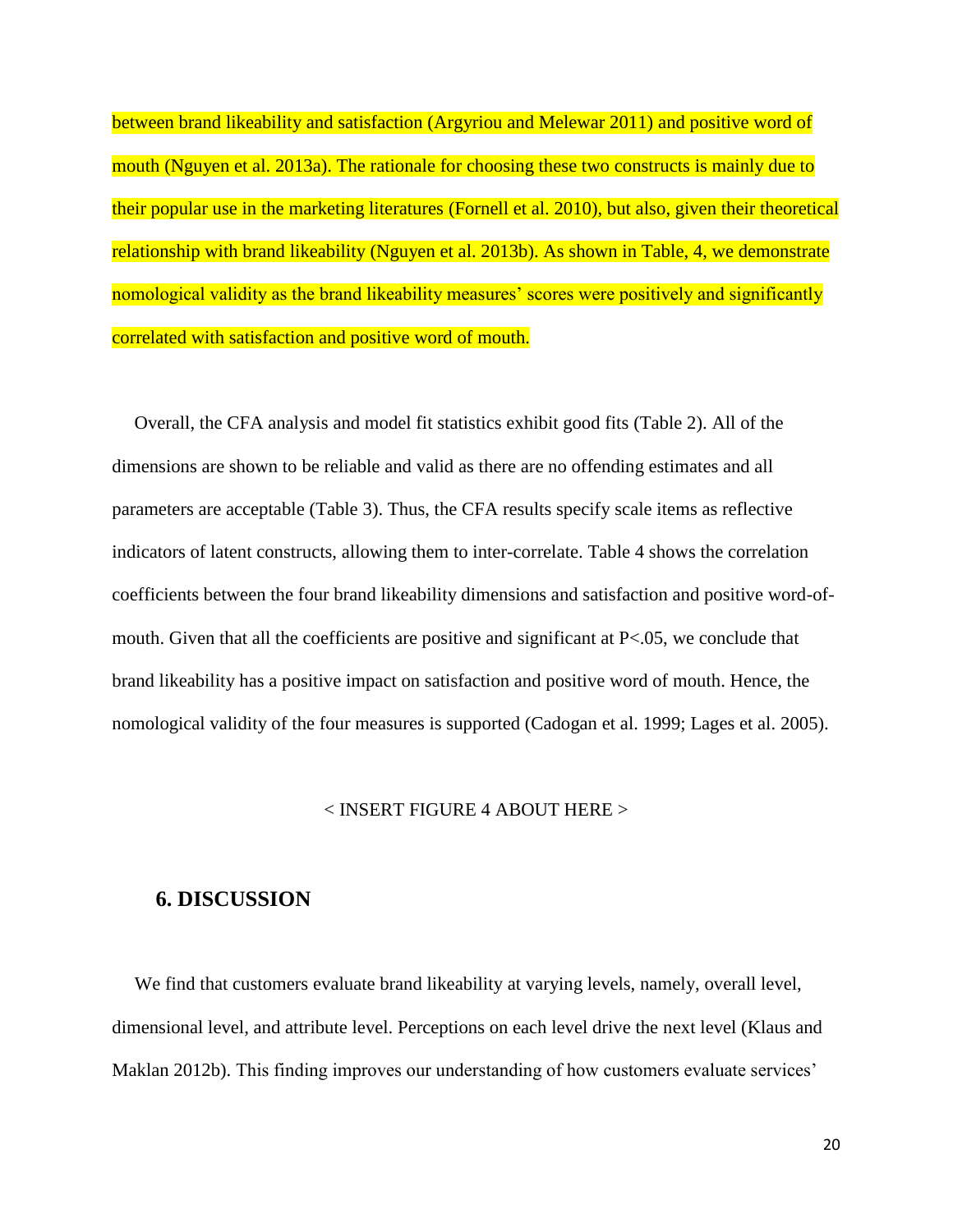likeability as a more holistic concept. Based on our nomological validity test, our findings further existing understanding of how customers evaluate firms' brand likeability linking their evaluation to positive outcomes including satisfaction and positive word of mouth (Landwehr et al. 2011). By using the brand likeability scale to assess consumer-brand relationships, managers may define strategies that address likeability, increasing customers' satisfaction (Nguyen et al. 2011b; Reysen 2005).

The hierarchical structure of brand likeability presents theoretical implications to the branding literatures. Our brand likeability conceptualization is a cognitive evaluation process of psychological processes, thus, goes deeper in human cognition than surface judgments of service and product quality judgments (Schoderer and Grunert 2004). While we may not have captured all dimensions of brand likeability, we have extracted the underlying commonality among the dimensions using the means end chain approach (Parasuraman et al. 2005). Thus, we capture an overall assessment of the brand likeability including customers' evaluation of the four dimensions.

Unlike existing measures, there is not yet a scale of likeability that captures its multidimensional attributes in branding. Our study fills this gap with an empirically validated multidimensional scale that assesses the likeability of a brand in a service experience context. Our findings support and extend previous research on a broad and holistic likeability conceptualization (e.g. Nguyen et al. 2013a). We extend previous single dimensional likeability measures (e.g. Reysen 2005) with four dimensions. The four brand likeability dimensions support both credibility and attractiveness theories (Hovland and Weiss 1951; McGuire 1985)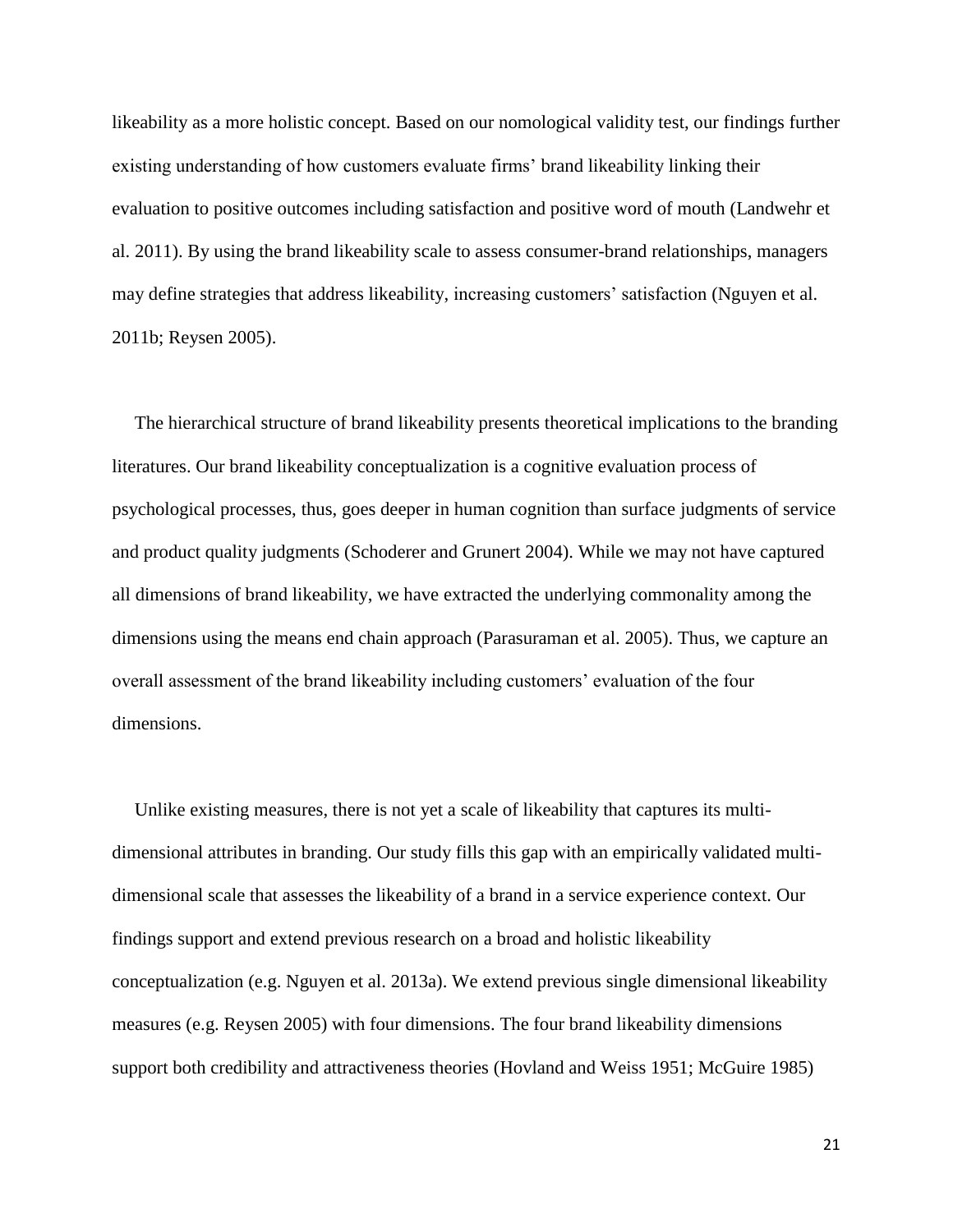and adopt several theories including attributions- and comparison theories. Our contribution is the extension of the above theories to a branding context and combining them into a multidimensional quality scale. We found new dimensions including positivity associations, interaction interests, personified quality, and contentment. The new dimensions incorporate relevant attributes that reflect customers' likeability evaluations in a highly competitive service context, extending existing knowledge in branding literatures (Akdeniz, Calantone, and Voorhees 2013; Romaniuk 2013).

For practitioners, we propose that our brand likeability concept and scale is utilized in the following ways: (1) to systematically focus on likeability as a differentiator between firms, (2) to identify consumers' current attitudes and perceptions, and take appropriate action, (3) as a stimulator to increased interaction, (4) as an identification tool, built around the four dimensions, and increasing effort into specific areas, which may be lacking of likeability, (5) as a segmentation tool to categorize consumers' level of likeability and target those that may have perceptions of dislikeability, and (6) to increase the 'likeability zone', by linking likeability to brand personality, identity, and reputation. The latter can be achieved with a strategic focus on likeability and with continuous monitoring of consumers' likeability perceptions.

## **7. CONCLUSION, LIMITATIONS, AND FUTURE RESEARCH DIRECTIONS**

Our research creates the brand likeability scale to assess firm-level brands' likeability. We hope that our scale is used as an alternative to traditional measures including satisfaction and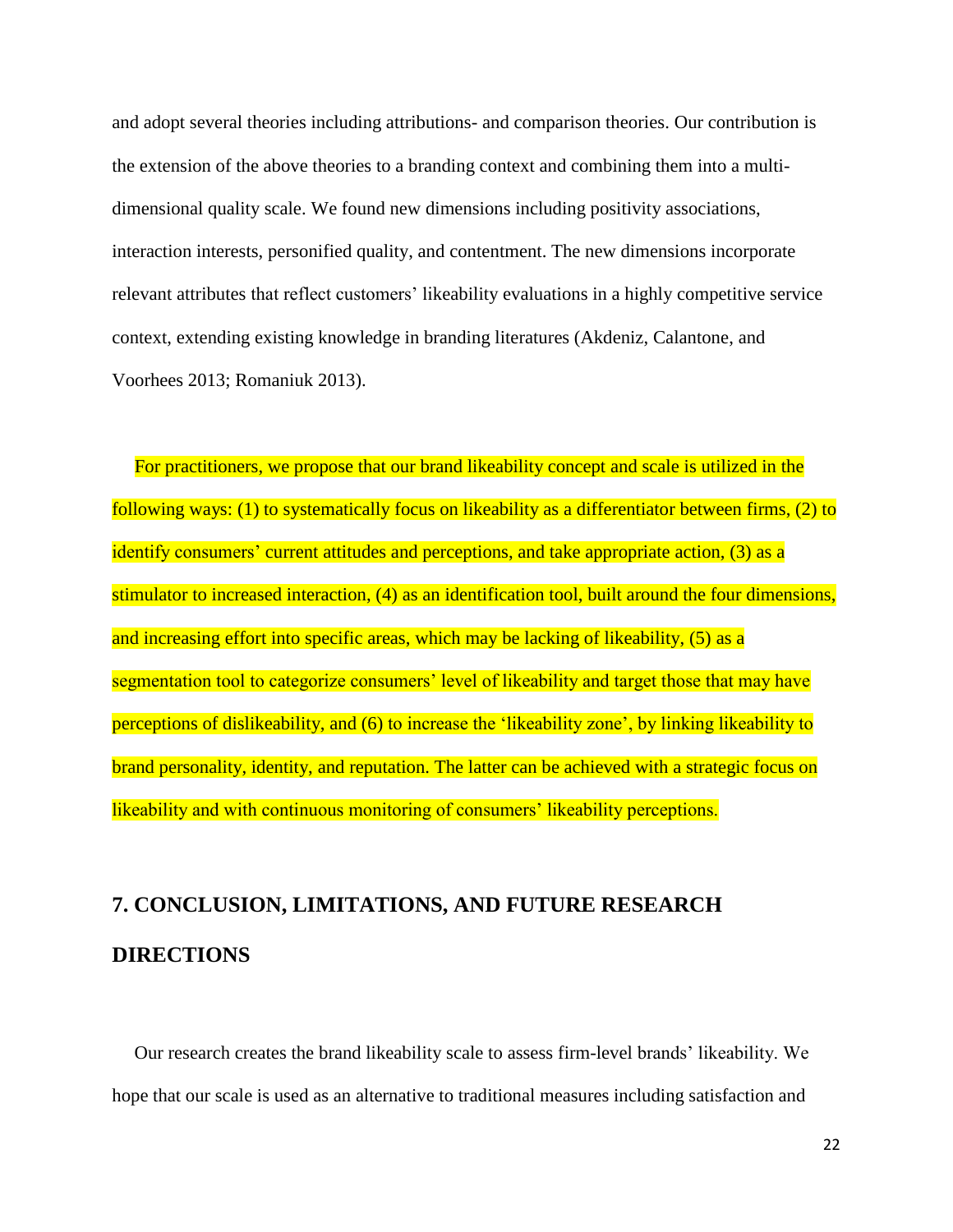reputation indices, as it captures perceptions that prelude these existing measures (Nguyen et al. 2013b). We advance existing research in branding and contribute to further advancement of consumer-brand relationships (Schmitt 2013). In this interactive age, a measure of brand likeability may be an important differentiator and contributor to successful firm-level brand personalities.

We acknowledge some research limitations. First, we recognize that our proposition of the brand likeability scale to be used as an early indicator and pre-purchase measure, needs further testing. We note that due to the nature of scale development (Bearden et al. 2011), we focused exclusively on post-purchase brand likeability, and used a sample with actual experiences of services for our development. Second, the study was conducted in a single setting i.e. services. It would be problematic to generalize the results to other settings (Hair et al. 2006). Third, the research design is cross-sectional, representing static relationships between the variables. Netemeyer et al. (2003) notes that in a cross-sectional study, the causality of the linkages between the constructs cannot be fully proven, so caution is required when inferring the cause and effect among the variables. Longitudinal studies will be more desirable, as they will allow better insight into consumers' changing attitudes over a period of time. Another limitation is associated with the relatively small sample size. Consequently, our results may be regarded as suggestive rather than conclusive (Lages et al. 2005). Finally, we acknowledge that some researchers argue that higher-order reflective constructs and formative constructs cannot represent 'real' constructs in any ontology that makes coherent sense (Cadogan and Lee 2013) despite their common use and discussion in methodological and applied literature (for a deeper understanding, see Cadogan, Lee, and Chamberlain 2013).

23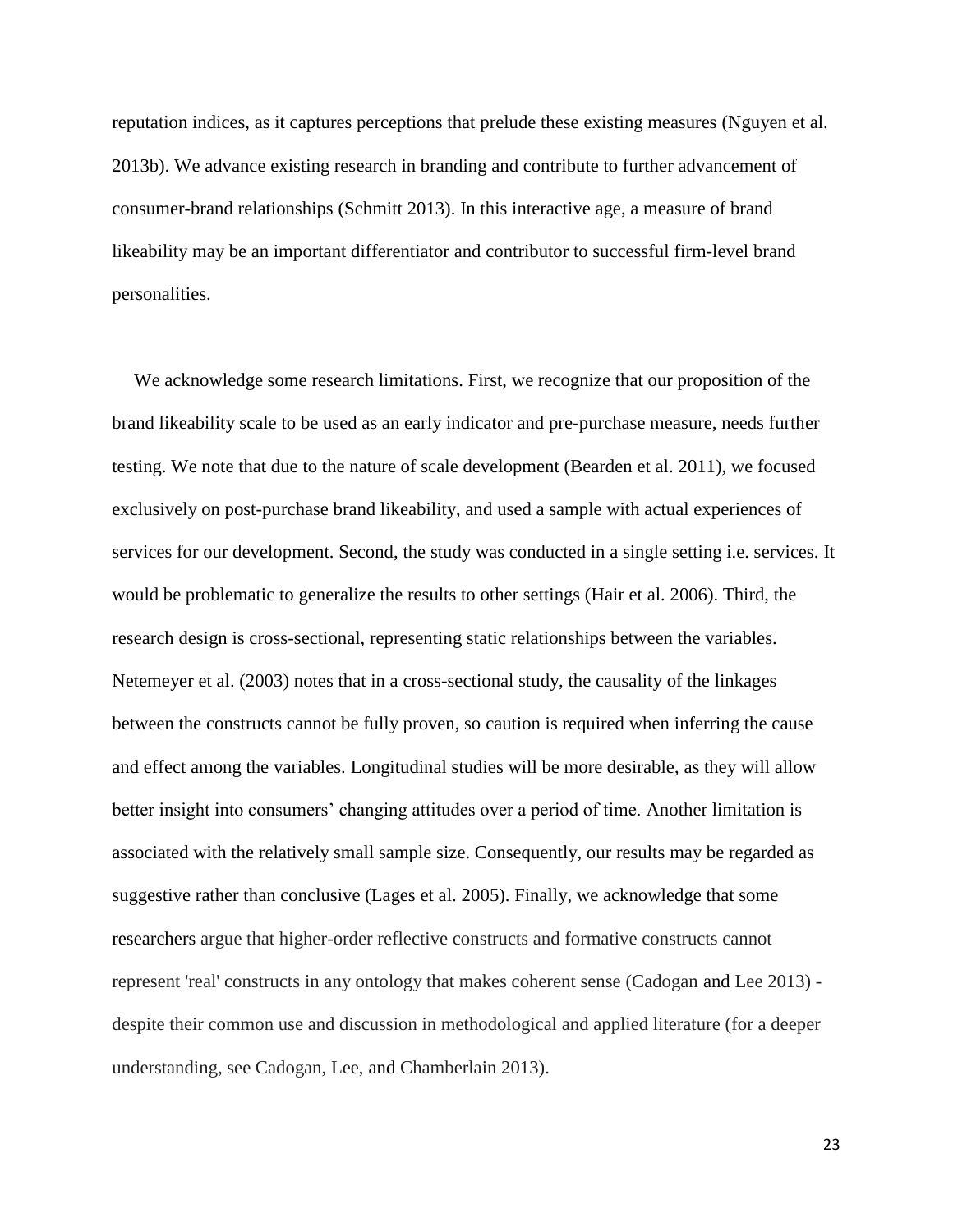We encourage the adoption of our brand likeability scale for tests in other settings, including multiple industries and contexts. Using different samples and contexts (high vs. low involvement products) may prove the stability of the scale and enhance the generalizability of the model. We further encourage researchers to add new items and continue to refine the brand likeability scale. We also propose a new study that compares the performance of our brand likeability scale with other existing brand scales and scales developed commercially such as Millward Brown and Y&R in order to test the robustness and reliability. In addition, we further note that while satisfaction and likeability are conceptually different constructs, we initially found aspects of satisfaction in our multidimensional scale. However, this was expected. To avoid any confusion between the two concepts, we omitted satisfaction from our scale. We thus call for more research to compare and contrast these two concepts. Future research may develop an *opposite* consumerlevel brand likeability scale to assess, from the firms' point of view, how likeable certain customers' behaviors are. This approach will be useful in various segmentation schemes. Lastly, more research is warranted in understanding the consequences of likeability. A comprehensive framework may be developed linking past behaviors and other marketing outcomes such as brand identity, image, loyalty, trust, and purchase intentions.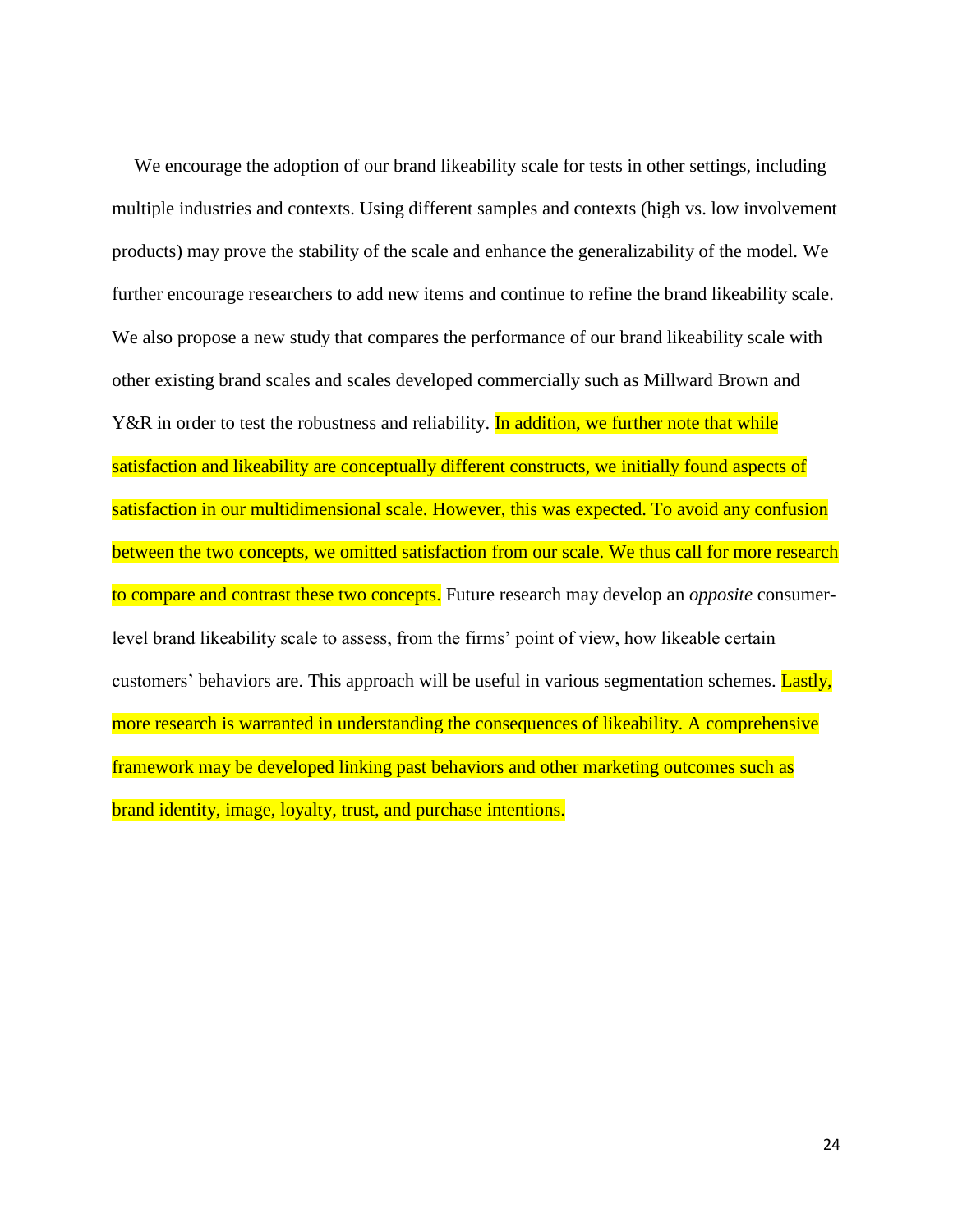#### **REFERENCES**

- Aaker, J. L. (1997). Dimensions of brand personality. *Journal of Marketing Research, 34*(6), 347- 356.
- Ahuvia, A. C. (2005). Beyond the extended self: loved objects and consumers' identity narratives. *Journal of Consumer Research, 22*(1), 171-184.
- Ajzen, I. and Fishbein, M. (1980). *Understanding attitudes and predicting social behavior*. Upper Saddle River, New Jersey: Prentice-Hall.
- Akdeniz, B., Calantone, R. J., & Voorhees, C. M. (2013). Effectiveness of marketing cues on consumer perceptions of quality: the moderating roles of brand reputation and thirdparty information. *Psychology & Marketing*, *30*(1), 76-89.
- Albert, N., Merunka, D., & Valette-Florence, P. (2008). When consumers love their brands: exploring the concept and its dimensions. *Journal of Business Research*, *61*(10), 1062- 1075.
- Alwitt, L. F. (1987). Components of the likeability of advertising. Presentation to the Stellner Symposium on Uses of Cognitive Psychology in Advertising and Marketing, University of Illinois, May 1987.
- Ambler, T., & Styles, C. (1996). Brand development versus new product development: towards a process model of extension decisions. *Marketing Intelligence & Planning, 14*(7), 10-19.
- Anderson, J. & Gerbing, D. (1988). Structural equation modeling in practice: a review and recommended two-step approach. *Psychological Bulletin*, *103*(3), 411-23.
- Argyriou, E. & Melewar, T.C. (2011). Consumer attitudes revisited: a review of attitude theory in marketing research. *International Journal of Management Reviews*, *13*, 431-451.
- Aurifeille, J.-M. & Valette-Florence, P. (1995). Determination of the dominant means-end chain: a constrained clustering approach. *International Journal of Research in Marketing, 12*, 267-278.
- Bagozzi, R. P. (1980). *Causal models in marketing*. New York: John Wiley, 1980.
- Batra, R., Ahuvia, A., & Bagozzi, R.P. (2012). Brand love. *Journal of Marketing, 76*(2), 1-16.
- Bearden, W. O., Netemeyer, R. E., and Haws, K.(2011).*Handbook of Marketing Scales: Multi‐ Item Measures for Marketing and Consumer Behavior Research*, 3nd Edition, Sage Publications and the Association for ConsumerResearch.
- Bleeke, J., & Ernst, D. (1993). *Collaborating to compete*. New York: Wiley, 1993.
- Boulding, W., Staelin, R., Ehret, M., & Johnston, W. J. (2005). A customer relationship management roadmap: what is known, potential pitfalls, and where to go. *Journal of Marketing*, *69* (4), 155-166.
- Britton, J. E., & Rose, J. (2004). Thinking about relationship theory. In Rogers, Peppers D. and Rogers, M. *Managing Customer Relationships – A Strategic Framework*, John Wiley and Sons, New Jersey, 38–50.
- Brunk, K. (2012). Un/ethical Company and Brand Perceptions: Conceptualising and Operationalising Consumer Meanings. *Journal Of Business Ethics*, *111*(4), 551-565.
- Cadogan, J. W., Diamantopoulos, A., & de Mortanges, C. P. (1993). A measure of export market orientation: scale development and cross-cultural validation. *Journal International Business Studies, 30*(4), 689 –707.
- Cadogan, J. W., & Lee, N. (2013). Improper use of endogenous formative variables. *Journal of Business Research*, *66*, 233–241.
- Campbell, M. C. (1999). Perceptions of price unfairness: antecedents and consequences. *Journal of Marketing Research*, *36*(5), 187-199.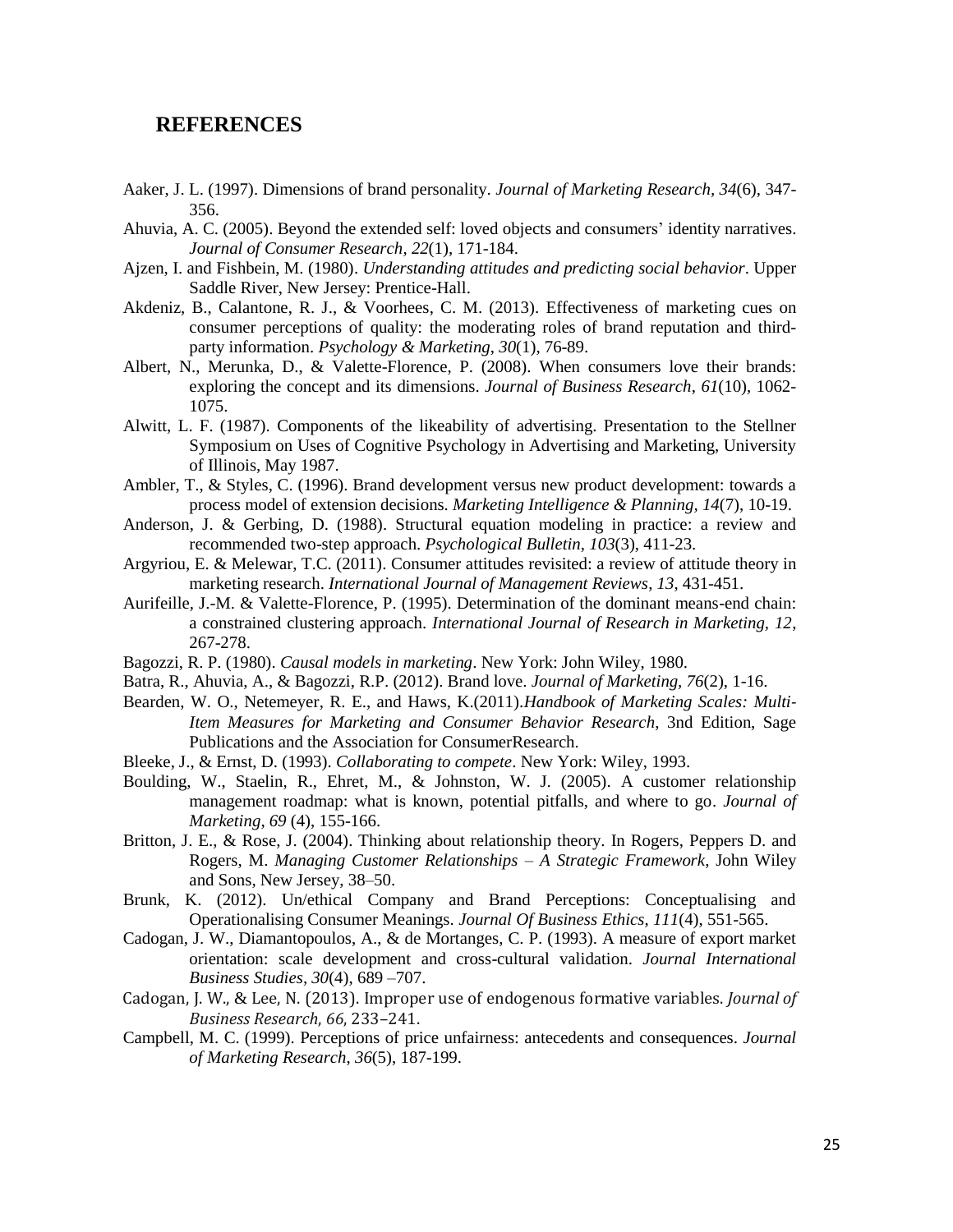- Chaiken, S. & Eagly, A. H. (1983). Communication modality as a determinant of persuasion: the role of communicator salience. *Journal of Personality and Social Psychology, 45*(2), 241-256.
- Churchill, G. A. Jr. (1995). *Marketing research. Methodological foundations*. The Drydeu Press, G. Edition, New York, USA.
- Churchill, G. (1979). A paradigm for developing better measures of marketing constructs. *Journal of Marketing Research*, *16*(1), 64-73.
- Cialdini, R. B. (1993). *Influence: science and practice*, 3rd ed. New York: Harper Collins.
- Cohen, J. B., & Warlop, L. (2001). A motivational perspective on means-end chains. In T. J. Reynolds & J. C. Olson (Eds.), *Understanding consumer decision making: The meansend approach to marketing and advertising strategy*. Mahwah, NJ: Lawrence Erlbaum.
- Cronbach, L. J. (1951). Coefficient alpha and the internal structure of tests. *Psychometrika, 16*, 297– 334.
- Cronbach, L. J. & Meehl, P. E. (1955). The validity of psychological tests. *Psychological Bulletin, 52* (4), 281-302.
- DeVellis, R. F. (2003). *Scale development: theory and applications*. 2<sup>nd</sup> Ed., Sage, London: UK.
- Dibb, S. & Simkin, L. (2009). Implementation rules to bridge the theory/practice in marketing segmentation. *Journal of Marketing Management, 25* (3/4), 375-396.
- Duncan, T., & Moriarty, S. E. (1998). A communication-based marketing model for managing relationships. *Journal of Marketing, 62*(2), 1–13.
- Ekinci, Y., Dawes, P. L., & Massey, G. R. (2008). An extended model of the antecedents and consequences of consumer satisfaction for hospitality services. *European Journal of Marketing*, *42*(1/2), 35-68.
- Feinberg, F. M., Krishna, A., & Zhang, Z. J. (2002). Do we care what others get? A behaviorist approach to targeted promotions. *Journal of Marketing Research, 39*(3), 277-291.
- Folkes, V. S. (1988). Recent attribution research in consumer behavior: a review and new directions. *Journal of Consumer Research, 14* (March), 548-65.
- Fornell, C. D., & Larcker, F. (1981). Evaluating structural equation models with unobservable variables and measurement errors. *Journal of Marketing Research, 18*(Feb), 39– 50.
- Fornell, C., Rust, R., & Dekimpe, M. (2010). The effect of customer satisfaction on consumer spending growth. *Journal of Marketing Research, 47*(1), 28-35.
- Frow, P. E., Payne, A., Wilkinson, I. F., & Young, L. (2011). Customer management and CRM: addressing the dark side. *Journal of Services Marketing,* 25(2), 79–89.
- Garretson, J. A., Fisher, D. & Burton, S. (2002). Antecedents of private label attitude and national brand attitude: similarities and differences. *Journal of Retailing*, *78*, 91-99.
- Gerbing, D. W. & Anderson, J. C. (1988). An updated paradigm for scale development incorporating unidimensionality and its assessment. *Journal Marketing Research*, *25* (May), 186– 92.
- Grunert, K. G., Beckmann, S. C. & Sørensen, E. (2001). Means-end chains and laddering: an inventory of problems and an agenda for research. In T. Reynolds & J. C. Olson (Eds.), *Understanding consumer decision-making: The means-end approach to marketing and advertising strategy* (63-90). Mahwah, NJ: Erlbaum.
- Grunert, K. & Grunert, S. (1995). Measuring subjective meaning structures by the laddering method: theoretical considerations and methodological problems. *International Journal of Research in Marketing*, *12*(3), 209-25.
- Hair, J. F., Black, W. C., Babin, B. J., Anderson, R. E., & Tatham, R. L. (2006). *Multivariate data analysis*. Englewood Cliffs, NJ: Prentice Hall.
- Heider, F. (1958). *The Psychology of Interpersonal Relations.* New York: Wiley.
- Hovland, C. I. & Weiss, W. (1951). The influence of source credibility on communication effectiveness. *Public Opinion Quarterly*. *15*(4), 635-50.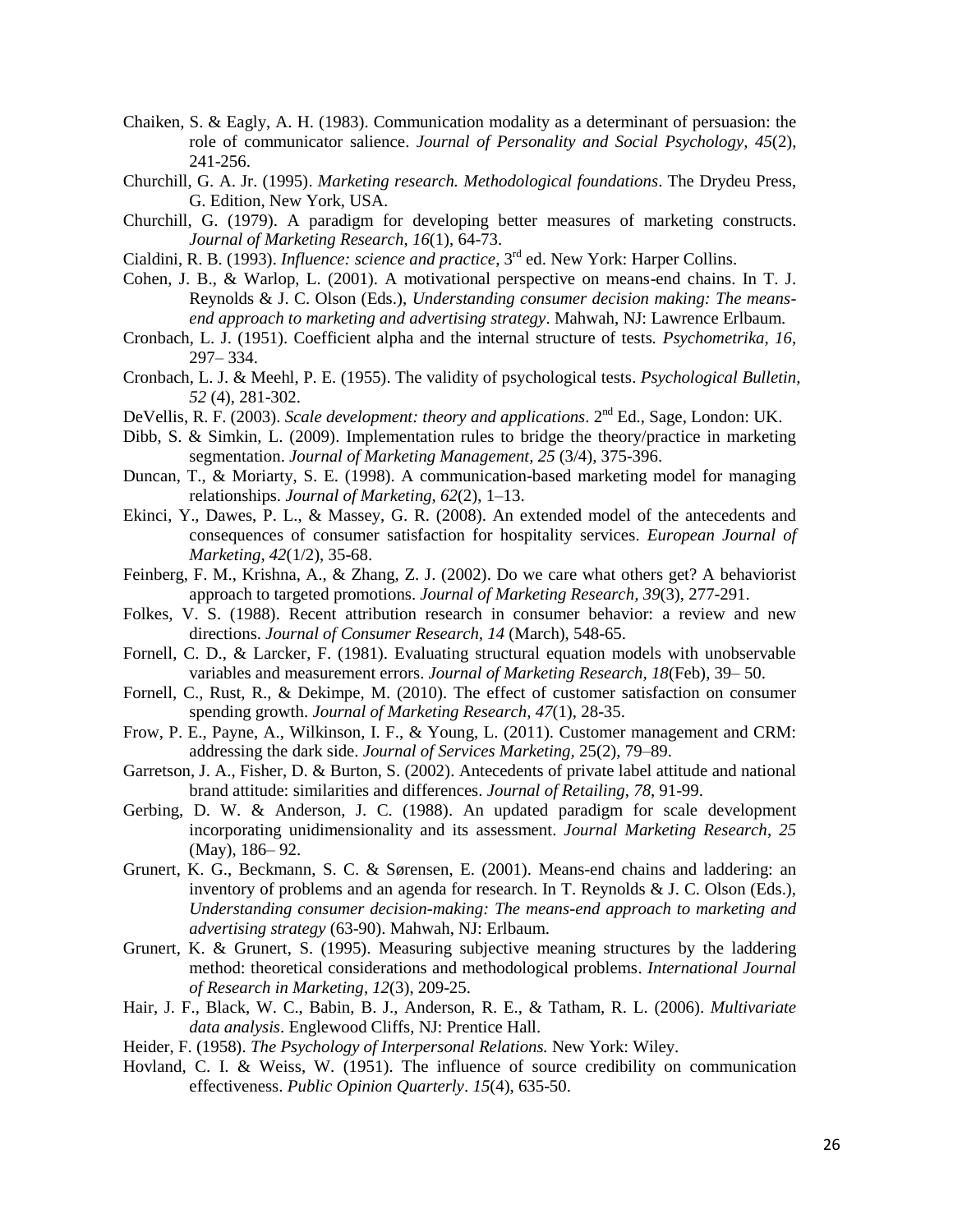- Hoyle, R. & Panter, A. (1995). *Writing about structural equation models.* In Hoyle, R. (Ed.) Structural Equation Modelling, Sage, Thousand Oaks, CA, 158-76.
- Iacobucci, D. (1992). An empirical examination of some basic tenets in services: goods-services continua? *Advances in Services Marketing and Management 1*, 23-52.
- Jarvis, C., MacKenzie, S., & Podsakoff, P. (2003). A critical review of construct indicators and measurement model misspecification in marketing and consumer research. *Journal of Consumer Research*, *30*(2), 199-218.
- Johnson, M. D. & Fornell, C. (1991). A framework for comparing customer satisfaction across individuals and product categories. *Journal of Economic Psychology, 12*(2), 267–286.
- Joreskog, K. G, & Sorbom, D. (1993). *LISREL 8: structural equation modeling with the SIMPLIS command language*. Hillsdale (NJ): Lawrence Erlbaum Associates.
- Kano, N. (1984). Attractive quality and must-be quality. (in Japanese). *Journal of the Japanese Society for Quality Control, 14*(2), 39-48.
- Kaplan, A. & Haenlein, M. (2010). Users of the world unite. The challenges and opportunities of social media. *Business Horizons*, *53*(1), 59-68.
- Kenrick, D. T., Neuberg, S. L., & Cialdini, R. B. (2002). *Social psychology: unraveling the*  mystery. 2<sup>nd</sup> ed. Boston: Allyn & Bacon.
- Klaus, P. & Maklan, S. (2012a). EXQ: a multiple-scale for assessing service experience. *Journal of Service Management 23* (1), 5-33.
- Klaus, P. & Maklan, S. (2012b). Towards a better measure of customer experience. *International Journal of Market Research*, *55*(2), 227-246.
- Klaus, P. & Nguyen, B. (2013). Exploring the role of the online customer experience in the firm's multichannel strategy - an empirical analysis of the retail banking sector. *Journal of Strategic Marketing*, *21*(5), 429-442.
- Kleine, S. S., Kleine III, R. E., & Allen, C. T. (1995). How is a possession me or not me? Characterizing types and an antecedent of material possession attachment. *Journal of Consumer Research*, *22*(3), 327-43.
- Lages, C., Lages, C.R., & Lages, L.F. (2004). The RELQUAL scale: a measure of relationship quality in export market ventures. *Journal of Business Research, 58*, 1040-1048.
- Lam, S., Ahearne, M., Mullins, R., Hayati, B., & Schillewaert, N. (2013). Exploring the dynamics of antecedents to consumer-brand identification with a new brand. *Journal of The Academy of Marketing Science*, *41*(2), 234-252.
- Landwehr, J., McGill, A., & Herrmann, A. (2011). It's got the look: the effect of friendly and aggressive 'facial' expressions on product liking and sales. *Journal of Marketing*, *75*(3), 132-146.
- Lee, E. (2013). A prototype of multicomponent brand personality structure: a consumption synmbolism approach. *Psychology & Marketing*, *30*(2), 173-186.
- Lee, N. & Cadogan, J. W. (2013). Problems with formative and higher-order reflective variables. *Journal of Business Research, 66,* 242-247.
- Lee-Wingate, S. N. & Stern, B. B. (2007). Perceived fairness: conceptual framework and scale development. *Advances in Consumer Behavior, 34*, 400-402.
- Lin, C. Y, Marshall, D., & Dawson, J. (2009). Consumer attitudes towards a European retailer's private brand food products: an integrated model of Taiwanese consumers. *Journal of Marketing Management*, *25*(9), 875-891.
- Lind, E. A. & Tyler, T. R. (1988). *The social psychology of procedural justice.* N.Y.: Plenum.
- MacKenzie, S. B., Podsakoff, P. M., & Rich, G. A. (1999). Transformational and transactional leadership and salesperson performance. *Journal of the Academy of Marketing Science, 29*(2), 115–34.
- Mamic, L. I. and Almaraz, I. A. (2013). How the larger corporations engage with stakeholders thought Twitter. *International Journal of Market Research*, 55(6), 851-872.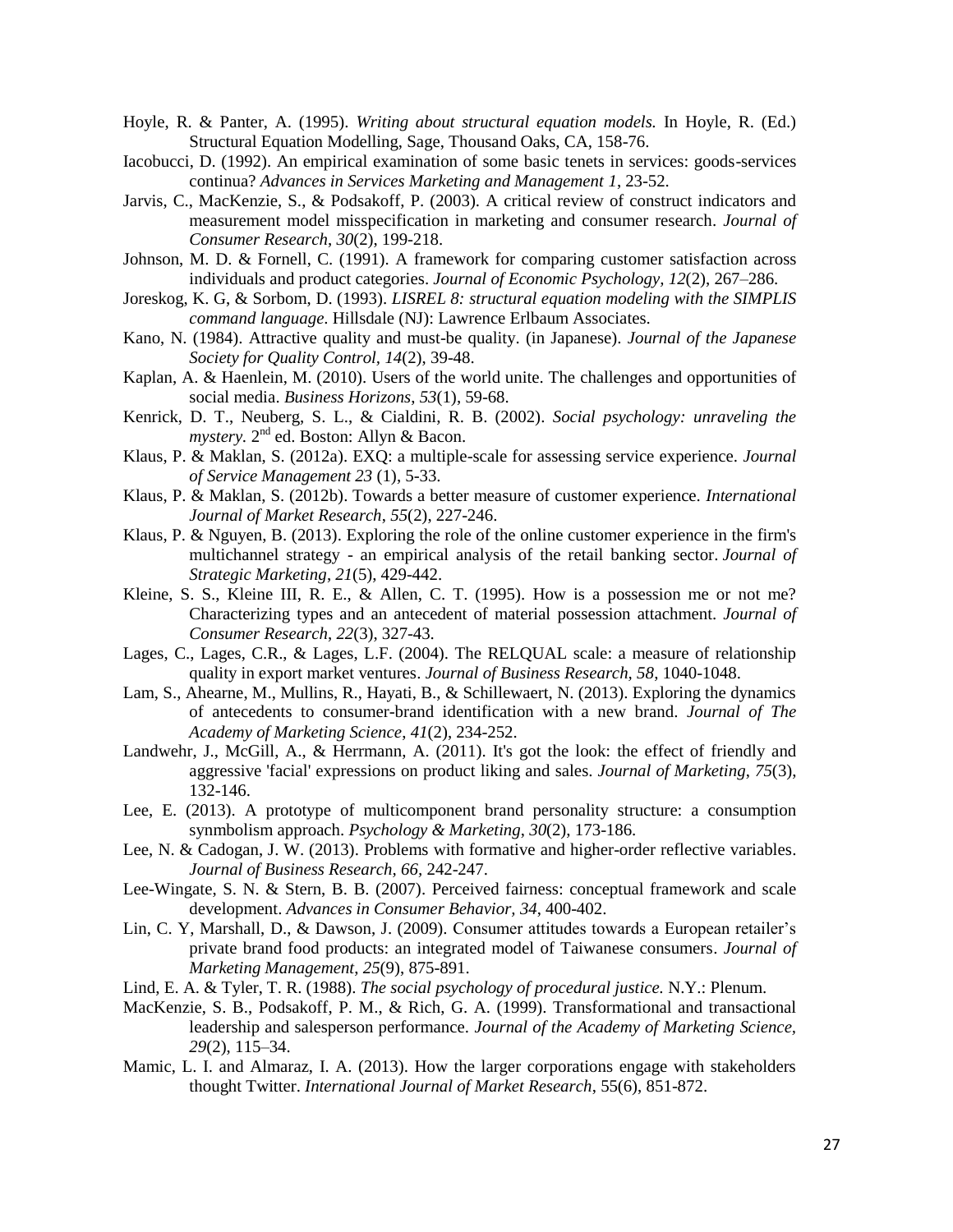- Matsuno, K., Mentzer, J. T., & Rentz, J. O. (2000). A refinement and validation of the MARKOR scale. *Journal of the Academy of Marketing Science, 28*(4),527– 39.
- McCracken, G. (1989). Who is the celebrity endorser? Cultural foundation of the endorsement process. *Journal of Consumer Research, 16*(December), 310-321.
- McGuire, W. J. (1985). *Attitudes and attitude change*. In Lindzey, G. and Aronson, E. Handbook of Social Psychology, Random House, New York, NY, 233-346.
- Menon, A., Bharadwaj, S. G., & Howell, R. D. (1999). The quality and effectiveness of marketing strategy: effect of functional and dysfunctional conflict in intraorganizational relationships. *Journal of the Academy of Marketing Science*, *24*(Fall), 299– 313.
- Narvaez, D. (2006). *Guide for using the Positivity Scale.* Center For Ethical Education, University of Notre Dame, Notre Dame: France.
- Netemeyer, R. G., Bearden, W. O., & Sharma, S. (2003). *Scaling procedures: issues and applications*, Sage, London: UK.
- Nguyen, B., Melewar, T. C., & Chen, J. (2013a). A framework of brand likeability: exploring likeability in firm-level brands. *Journal of Strategic Marketing*, *21*(4), 368-390.
- Nguyen, B., Melewar, T. C., & Chen, J. (2013b). Brand likeability: can firms make themselves more likeable?. *Journal of General Management*, *38*(3), 25-50.
- Nunnally, J. C. (1978). *Psychometric theory*. 2nd ed. New York: McGraw-Hill.
- Nunnally, J. C. & Berstein, I. H. (1994). *Psychometric theory*. 3<sup>rd</sup> ed. New York: McGraw-Hill.
- Olson, J. & Reynolds, T. (1983). Understanding consumers' cognitive structures: implications for advertising strategy. In Percy, L. and Woodside, A. (Eds), *Advertising and Consumer Psychology*, Lexington Books, Lexington, MA.
- Parasuraman, A., Zeithaml, V., & Malhotra, A. (2005). E-S-QUAL: a multiple-item scale for assessing electronic service quality. *Journal of Service Research*, 7(3), 213-34.
- Park, C. W., MacInnis, D. J., Priester, J., Eisengerich, A. B., & Iacabucci, D. (2010). Brand attachment and brand attitude strength: conceptual and empirical differentiation of two critical brand equity drivers. *Journal of Marketing*, *74*(6), 1-17.
- Peppers, D. & Rogers, M. (2010). *Managing customer relationships – a strategic framework*. John Wiley and Sons, New Jersey.
- Peppers, D., Rogers, M., & Dorf, B. (1999). Is your company ready for one-to-one marketing? *Harvard Business Review, 77*(January-February), 151-60.
- Rahinel, R., & Redden, J. P. (2013). Brands as product coordinators: matching brands make joint consumption experiences more enjoyable. *Journal of Consumer Research*, *39*(6), 1290- 1299.
- Reinhard, M. A. & Messner, M. (2009). The effects of source likeability and need for cognition on advertising effectives under explicit persuasion. *Journal of Consumer Behavior,*  8(July/August), 179-191.
- Reynolds, T., Gengler, C., & Howard, D. (1995). The means-end analysis of brand persuasion through advertising. *International Journal of Research in Marketing*, *12*(3), 257-66.
- Reysen, S. (2005). Construction of a new scale: the reysen likeability scale. *Social Behavior and Personality, 33*, 201-208.
- Rigdon, E. E., Preacher, K. J., Lee, N., Howell, R. D., Franke, G. R., & Borsboom, D., (2011). Avoiding measurement dogma: a response to Rossiter. *European Journal of Marketing, 46* (11/12), 1589-1600.
- Romaniuk, J. (2013). How healthy is your brand-health tracker? A five-point checklist to build returns on a critical research investment. *Journal of Advertising Research*, *53*(1), 11-13.
- Santos-Vijande, M., del Río-Lanza, A., Suárez-Álvarez, L., & Díaz-Martín, A. (2013). The brand management system and service firm competitiveness. *Journal of Business Research*, 66(2), 148-157.
- Schmitt, B. (2013). The consumer psychology of customer–brand relationships: extending the AA relationship model. *Journal of Consumer Psychology*, 23(2), 249-252.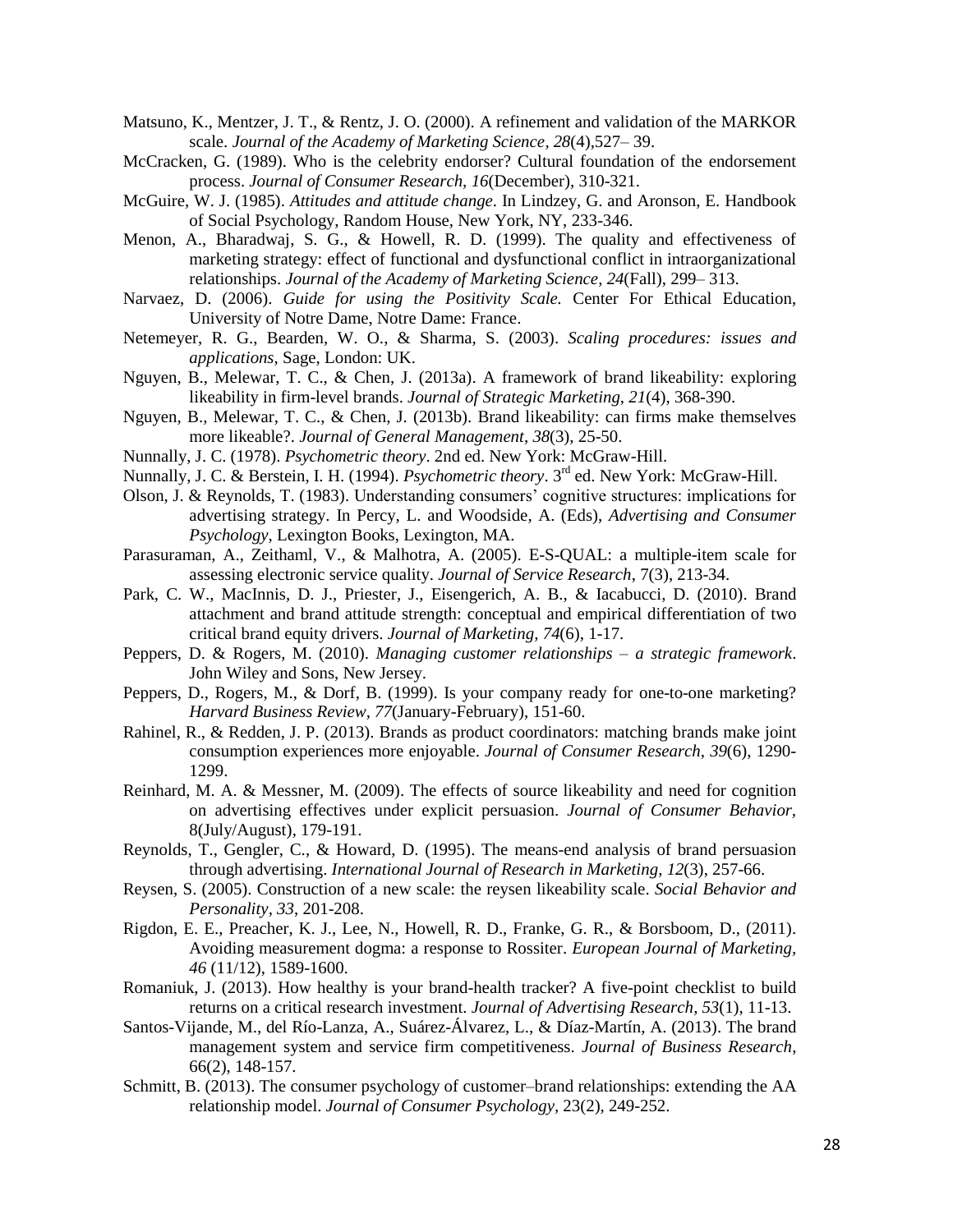- Scholderer, J. & Grunert, K. G. (2004). The validity of the means-end chain model of consumer behavior. Report, MAPP project paper no. 05/04, Aarhus School of Business.
- Sheldon, K.M., Boehm, J.K., & Lyubomirsky, S. (2009). Variety is the spice of happiness: the hedonic adaptation prevention (HAP) model. *Oxford handbook of happiness.* Oxford: Oxford University Press.
- Simonson, I. (2005). Determinants of customers' responses to customized offers: conceptual framework and research propositions. *Journal of Marketing, 69*, 32 – 45.
- Stapel, J. (1994). Observations a brief observation about likeability and interestingness of advertising. *Journal of Advertising Research, 34*(2), 79-80.
- Steenkamp, J. & Trijp, H. V. (1991). The use of LISREL in validating marketing constructs. *International Journal of Research in Marketing, 8*(4), 283-299.
- Thibaut, J. & Walker, L. (1975). *Procedural justice: a psychological analysis*. Lawrence Erlbaum Associates, Hillsdale, NJ
- Troye, S. & Supphellen, M. (2012). Consumer participation in coproduction: 'I made it myself' effects on consumers' sensory perceptions and evaluations of outcome and input product. *Journal of Marketing, 76*(2), 33-46.
- Tuncay, Z. L. (2012). Consumer-brand relationships theory and practice. *International Journal of Advertising*, 31(4), 921-923.
- Tuškej, U., Golob, U., & Podnar, K. (2013). The role of consumer-brand identification in building brand relationships. *Journal of Business Research*, in press.
- Young, S. & Feigen, B. (1975). Using the benefit chain for improved strategy formulation. *Journal of Marketing, 39(*4), 72-74.
- Weiner, B. (1985). Spontaneous causal thinking. *Psychological Bulletin, 97*(Jan), 74-84.
- Woo Jin, C., & Winterich, K. (2013). Can brands move in from the outside? How moral identity enhances out-group brand attitudes. *Journal of Marketing*, *77*(2), 96-111.
- Zeithaml, V., Parasuraman, A., & Malhotra, A. (2002). Service quality delivery through web sites, a critical review of extant knowledge. *Journal of the Academy of Marketing Science, 30*(4), 362–75.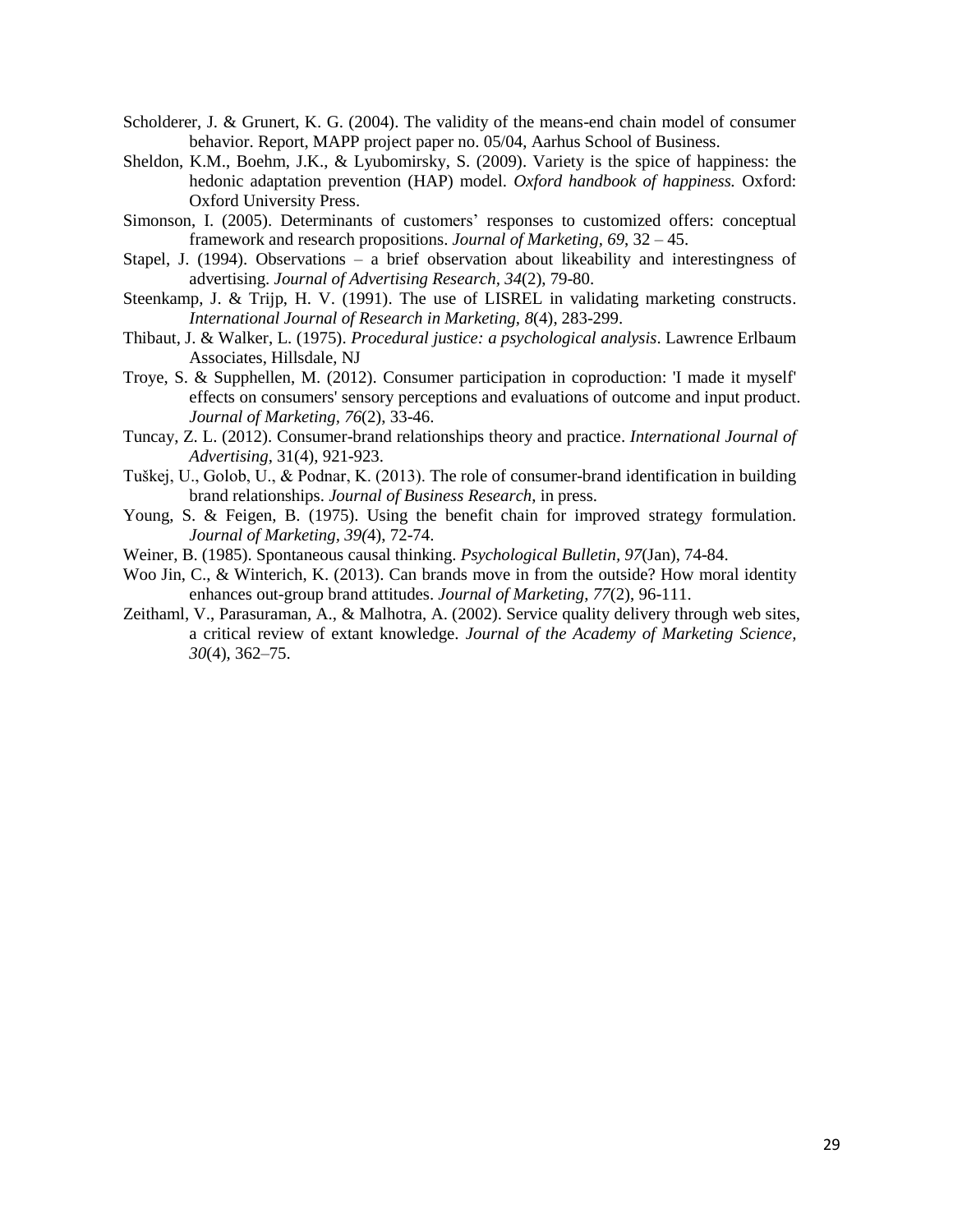## **TABLES**

| <b>Brand Likeability Dimensions</b> |                          |                     |                          |  |
|-------------------------------------|--------------------------|---------------------|--------------------------|--|
| Positivity associations             | Interaction interest     | Personified quality | <b>Brand contentment</b> |  |
|                                     |                          |                     |                          |  |
| PA1: Optimism                       | II1: Dependency          | PQ1: Friendliness   | <b>BC1</b> : Approval    |  |
| PA2: Positive association           | II2: Attachment          | PQ2: Approachable   | BC2: Cheerfulness        |  |
| PA3: Advantageous                   | II3: Information sharing | PQ3: Attractive     | BC3: Peace-of-mind       |  |
| PA4: Auspiciousness                 | II4: Communication       | PO4: Knowledgeable  | BC4: Gratification       |  |
| quality                             | PQ5: Integrity           |                     |                          |  |
|                                     |                          |                     |                          |  |

Table 1: Dimensions of the Brand Likeability Scale

| Measurement model                                                                                                                | Construct reliability<br>Confirmatory $(n=458)$ | Average variance extracted<br>Confirmatory $(n=458)$ |
|----------------------------------------------------------------------------------------------------------------------------------|-------------------------------------------------|------------------------------------------------------|
| Satisfaction<br>Positive word-of-mouth<br><b>BLS</b> dimensions<br>Positivity<br>Interaction                                     | 0.92<br>0.88<br>0.86<br>0.84                    | 0.82<br>0.80<br>0.88<br>0.86                         |
| Personified quality<br>Contentment                                                                                               | 0.84<br>0.82                                    | 0.80<br>0.82                                         |
| Goodness-of-fit indices<br>$\chi^2$ = 910.40<br>$df = 260$<br>$CFI = 0.920$<br>$RFI = 0.940$<br>$TLI = 0.925$<br>$RMSEA = 0.046$ |                                                 |                                                      |

Table 2: Measurement, reliability and validity Note: Internal reliability (Cronbach 1951); variance extracted (Fornell and Larcker 1981)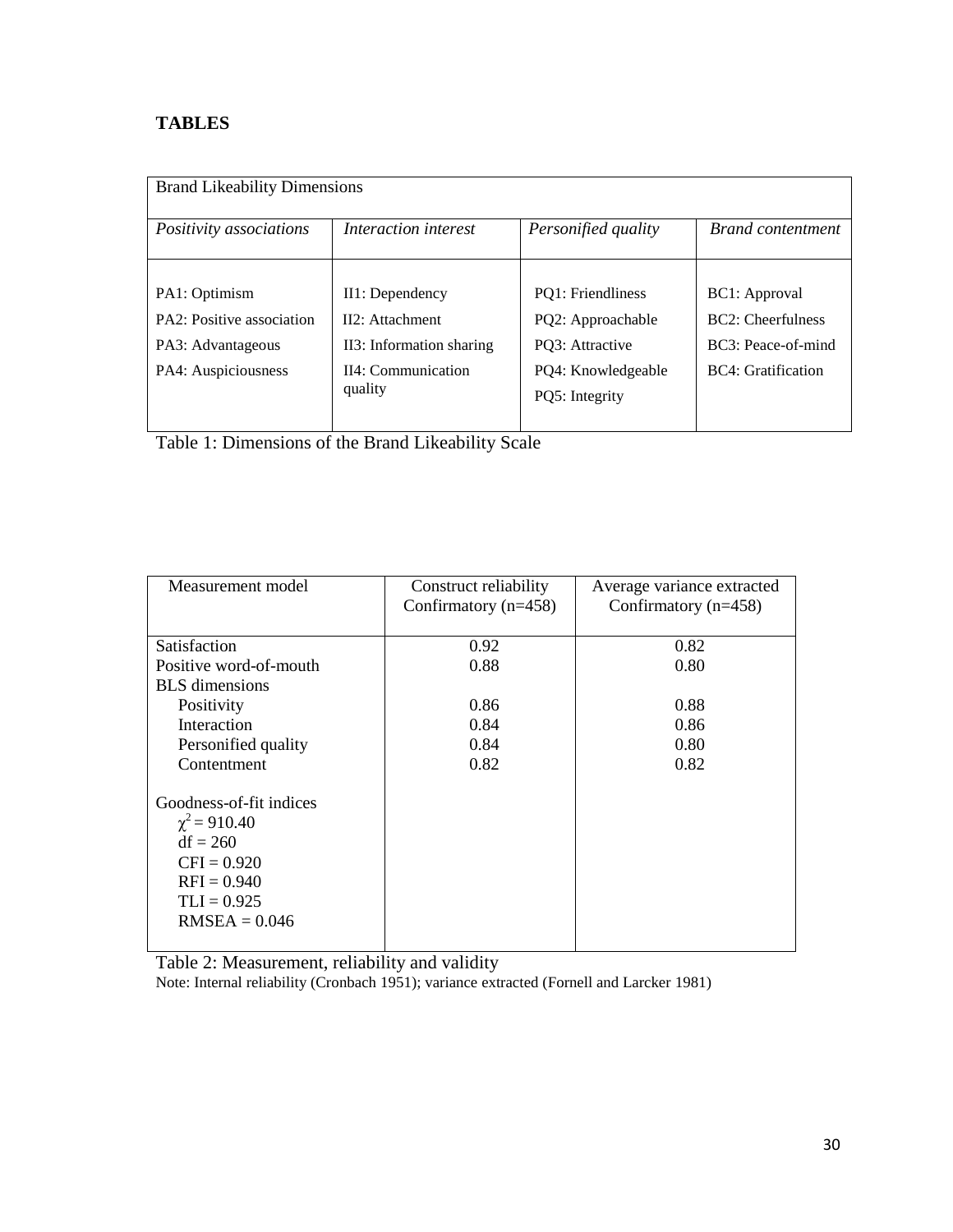| Brand likeability dimensions  | Item            | Construct reliability score |
|-------------------------------|-----------------|-----------------------------|
| Positivity                    | PA1             | 0.780                       |
| (composite reliability = .80) | PA <sub>2</sub> | 0.710                       |
|                               | PA3             | 0.662                       |
|                               | PA4             | 0.782                       |
| Interaction                   | $\Pi$ 1         | 0.820                       |
| (composite reliability = .82) | II2             | 0.752                       |
|                               | II3             | 0.702                       |
|                               | <b>II4</b>      | 0.710                       |
| Personified quality           | PQ1             | 0.820                       |
| (composite reliability = .78) | PQ <sub>2</sub> | 0.780                       |
|                               | PQ3             | 0.792                       |
|                               | PQ4             | 0.786                       |
|                               | PQ <sub>5</sub> | 0.780                       |
| Contentment                   | BC1             | 0.760                       |
| (composite reliability = .78) | BC2             | 0.708                       |
|                               | BC <sub>3</sub> | 0.768                       |
|                               | BC4             | 0.820                       |
|                               |                 |                             |

Table 3: Construct reliability analysis

Note: Internal reliability (Cronbach 1951); composite reliability (Bagozzi 1980)

|                     | Satisfaction | Positive word of mouth |
|---------------------|--------------|------------------------|
| Positivity          | $0.84**$     | $0.92**$               |
| Interaction         | $0.74**$     | $0.74*$                |
| Personified quality | $0.76*$      | $0.70*$                |
| Contentment         | $0.90**$     | $0.82**$               |

Table 4: Brand likeability dimensions and outcomes Note: \* *P*< .05 (two-tailed test); \*\**P*< .01 (two-tailed test)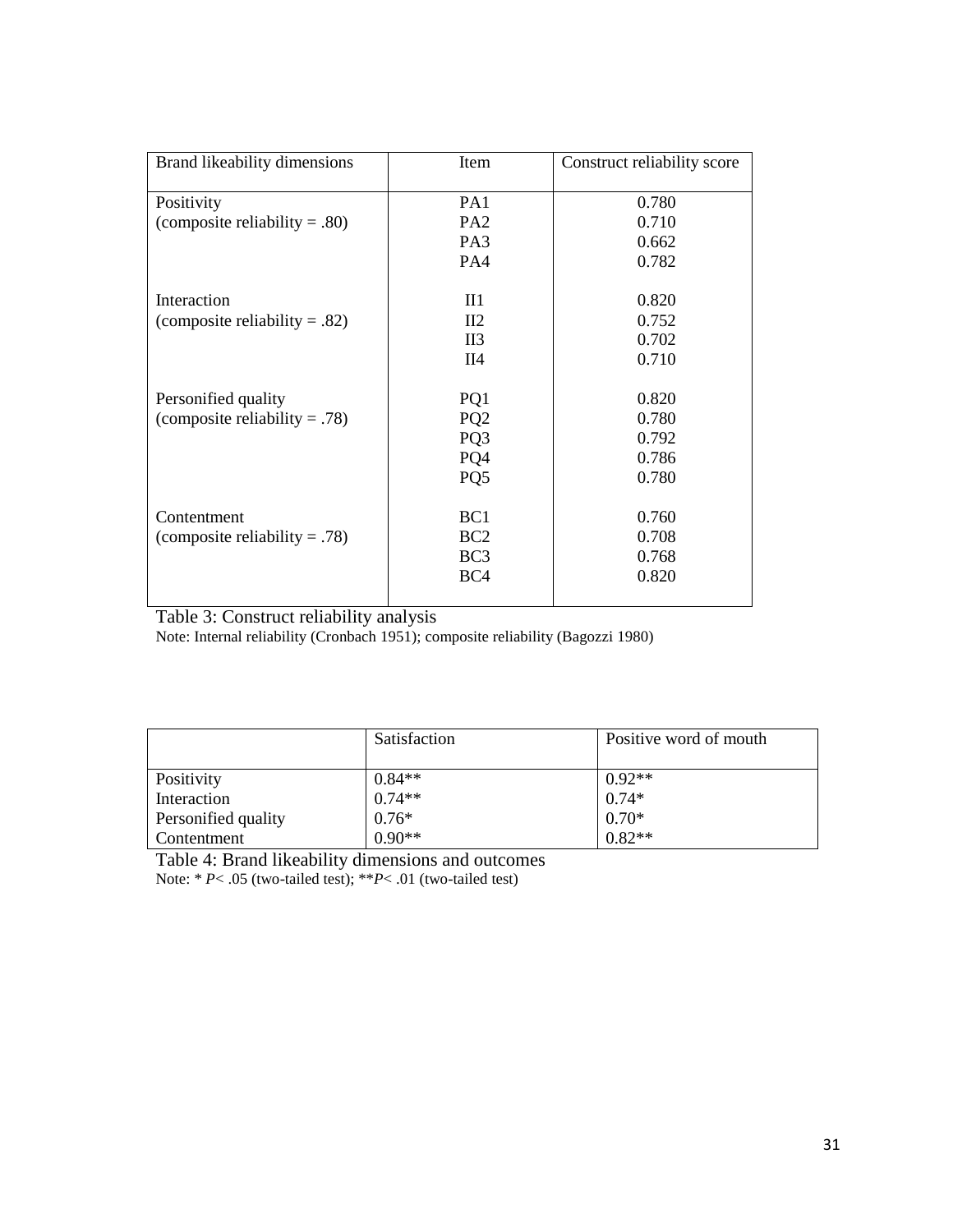#### **FIGURES**



Figure 1: The Brand likeability Scale



Figure 2: A means-end framework of the brand likeability scale (Parasuraman et al. 2005; Scholderer and Grunert 2004)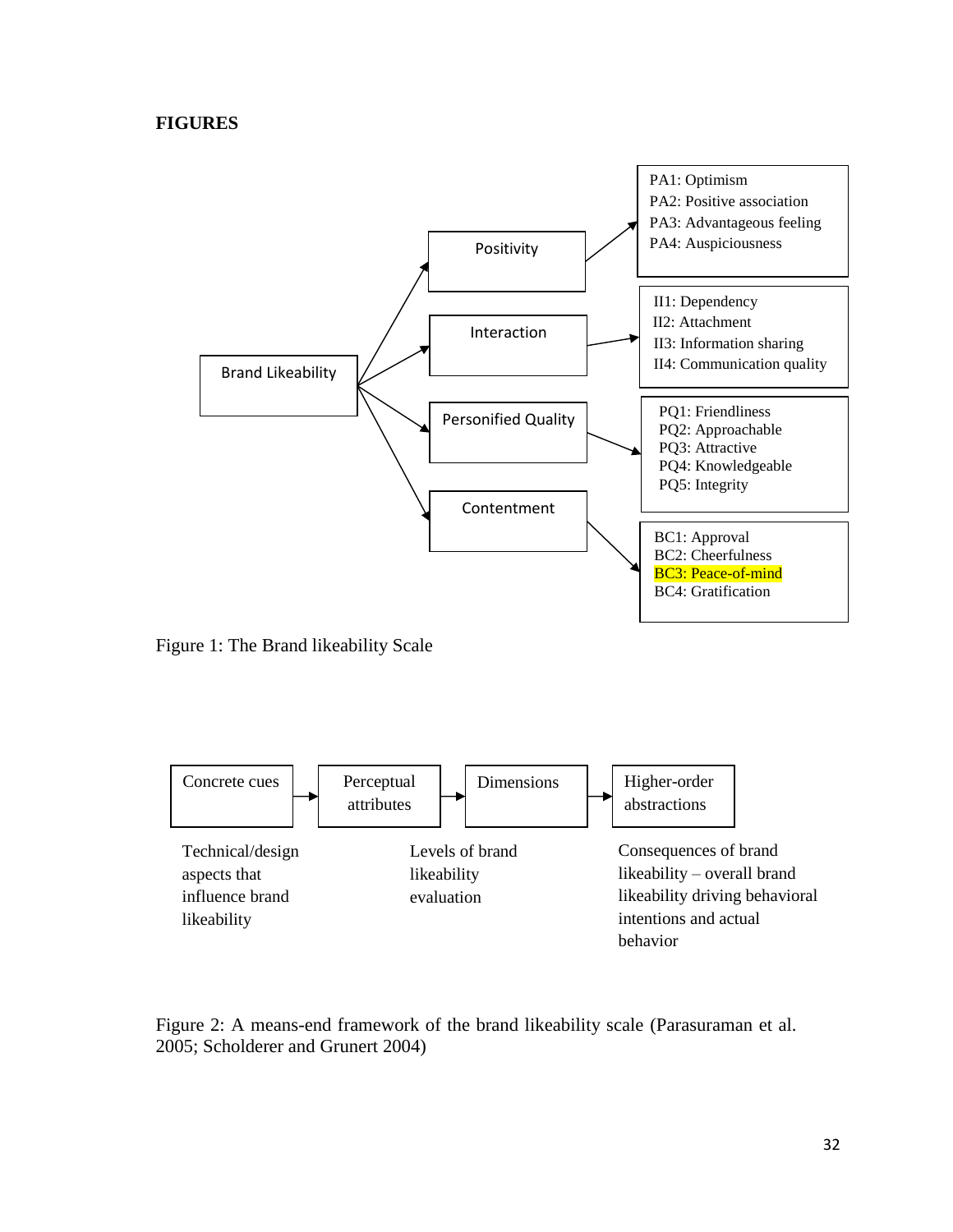## **APPENDIX A – MEASURES OF CONSTRUCT**

### **Brand Likeability Scale**

Each scale item use a 7-point scale  $(1 =$  Strongly Disagree,  $7 =$  Strongly Agree) or as Do not know/Not applicable. The items below are grouped by dimensions for expositional convenience; they appeared in random order in the survey. The codes preceding the items correspond to the variables named in Table 1.

| Dimensions      | Item measures                                                    |
|-----------------|------------------------------------------------------------------|
| posass          | Process leading to positive associations                         |
| PA1             | I strongly believe that the brand can keep its promise to me.    |
| PA <sub>2</sub> | The brand is associated with a positive motive.                  |
| PA <sub>3</sub> | I feel that I am favored and given priority by the brand.        |
| PA4             | I believe that the brand continues to getting better and better. |
| intint          | Interest to interact between customers and brand                 |
| $II1$           | I stay with this brand because I am dependent on them.           |
| II2             | I feel attached to the brand.                                    |
| II3             | The brand openly shares information with me.                     |
| <b>II4</b>      | I have continuous interaction with the brand.                    |
| perqua          | Quality associated with the brand's personality                  |
| PQ1             | I would describe the brand as friendly.                          |
| PQ <sub>2</sub> | I would say that the brand is approachable.                      |
| PQ3             | This brand is very attractive.                                   |
| PQ4             | I would ask for advice because the brand is knowledgeable.       |
| PQ <sub>5</sub> | It is important that the brand has high level of integrity.      |
| bracon          | Consumers' content with the brand                                |
| BC1             | Overall, I approve of this brand.                                |
| BC2             | I feel cheerful when shopping at this brand.                     |
| BC <sub>3</sub> | The brand takes care of everything for me.                       |
| BC <sub>3</sub> | I am grateful for the brand's offering of services.              |
|                 |                                                                  |